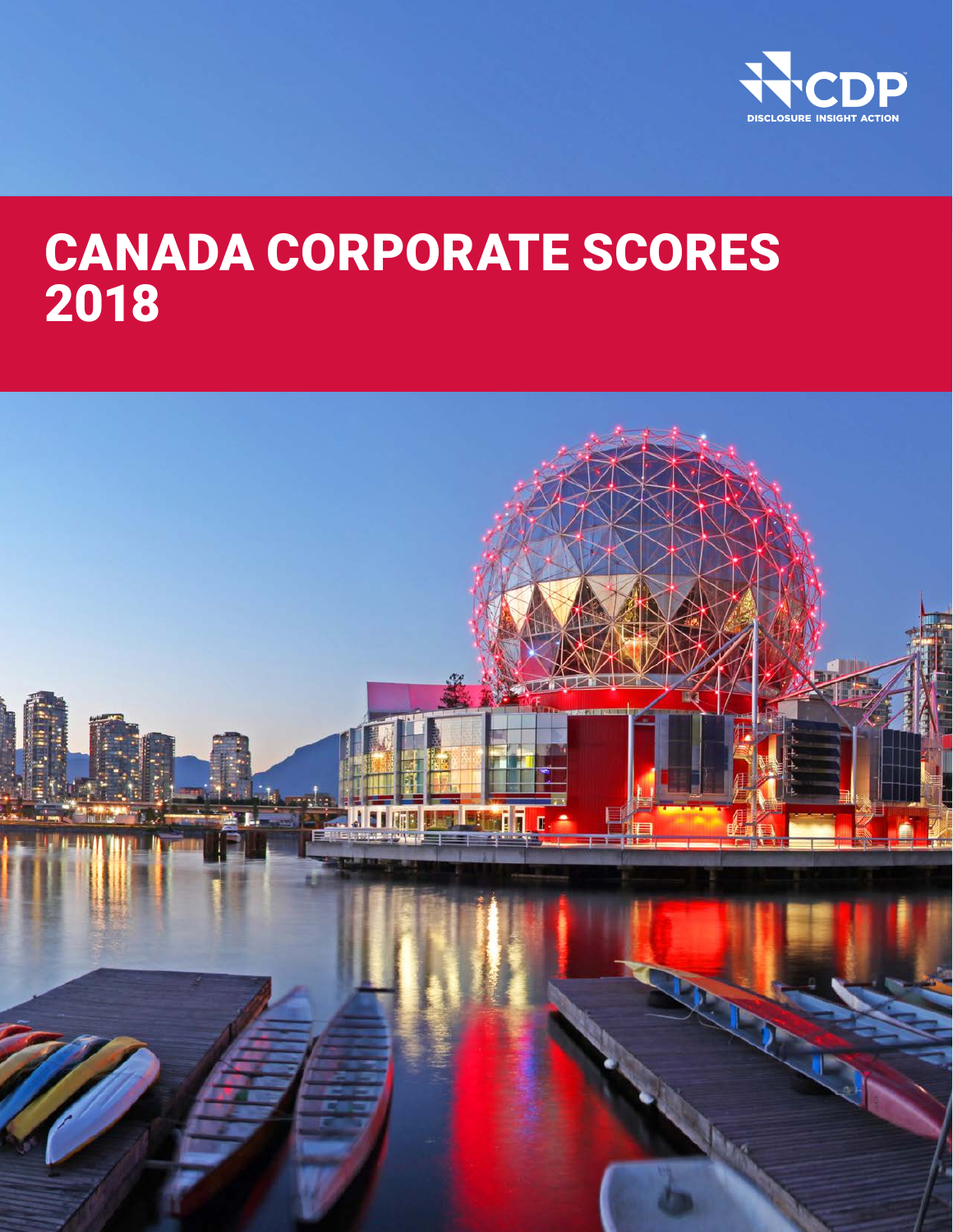# CORPORATE DISCLOSURE TO INVESTORS IN NORTH **AMERICA**

**. 740** 





220 total Water security disclosers

**USA Canada** Water security **124 Climate** (9) Forests (28 Climate change **<sup>510</sup> 192 63**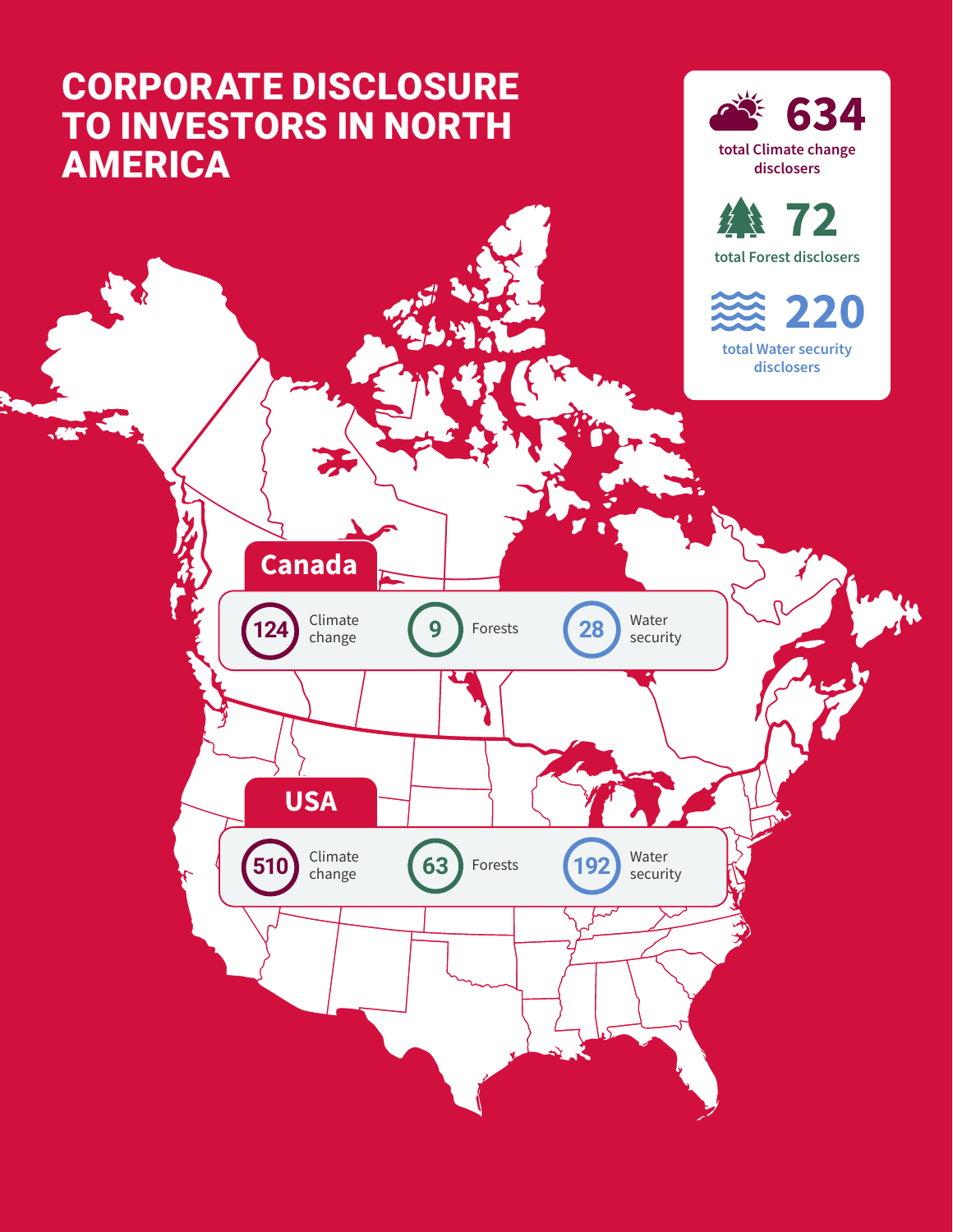# <sup>03</sup> CONTENTS

- 04 **CDP scoring methodology 2018**
- 06 **The A-List: North America**
- 08 **Corporate scores**
- 15 **Appendix I: CDP Activity classification system (cdp-acs)**
- 21 **Appendix II: Investor Members and Signatories**
- 27 **Appendix III: CDP Supply Chain Members**

#### **Important Notice**

The contents of this report may be used by anyone providing acknowledgment is given to CDP. This does not represent a license to repackage or resell any of the data reported to CDP or the contributing authors and presented in this report. If you intend to repackage or resell any of the contents of this report, you need to obtain express permission from CDP before doing so.

CDP has prepared the data and analysis in this report based on responses to the CDP 2018 information request. No representation or warranty (express or implied) is given by CDP as to the accuracy or completeness of the information and opinions contained in this report. You should not act upon the information contained in this publication without obtaining specific professional advice. To the extent permitted by law, CDP does not accept or assume any liability, responsibility or duty of care for any consequences of you or anyone else acting, or refraining to act, in reliance on the information contained in this report or for any decision based on it. All information and views expressed herein by CDP are based on their judgment at the time of this report and are subject to change without notice due to economic, political, industry and firm-specific factors. Guest commentaries where included in this report reflect the views of their respective authors; their inclusion is not an endorsement of them.

CDP, their affiliated member firms or companies, or their respective shareholders, members, partners, principals, directors, officers and/or employees, may have a position in the securities of the companies discussed herein. The securities of the companies mentioned in this document may not be eligible for sale in some states or countries, nor suitable for all types of investors; their value and the income they produce may fluctuate and/or be adversely affected by exchange rates. 'CDP' refers to CDP North America, Inc, a not–for-profit organization with 501(c)3 charitable status in the US and CDP Worldwide, a registered charity number 1122330 and a company limited by guarantee, registered in England number 05013650.

© 2019 CDP. All rights reserved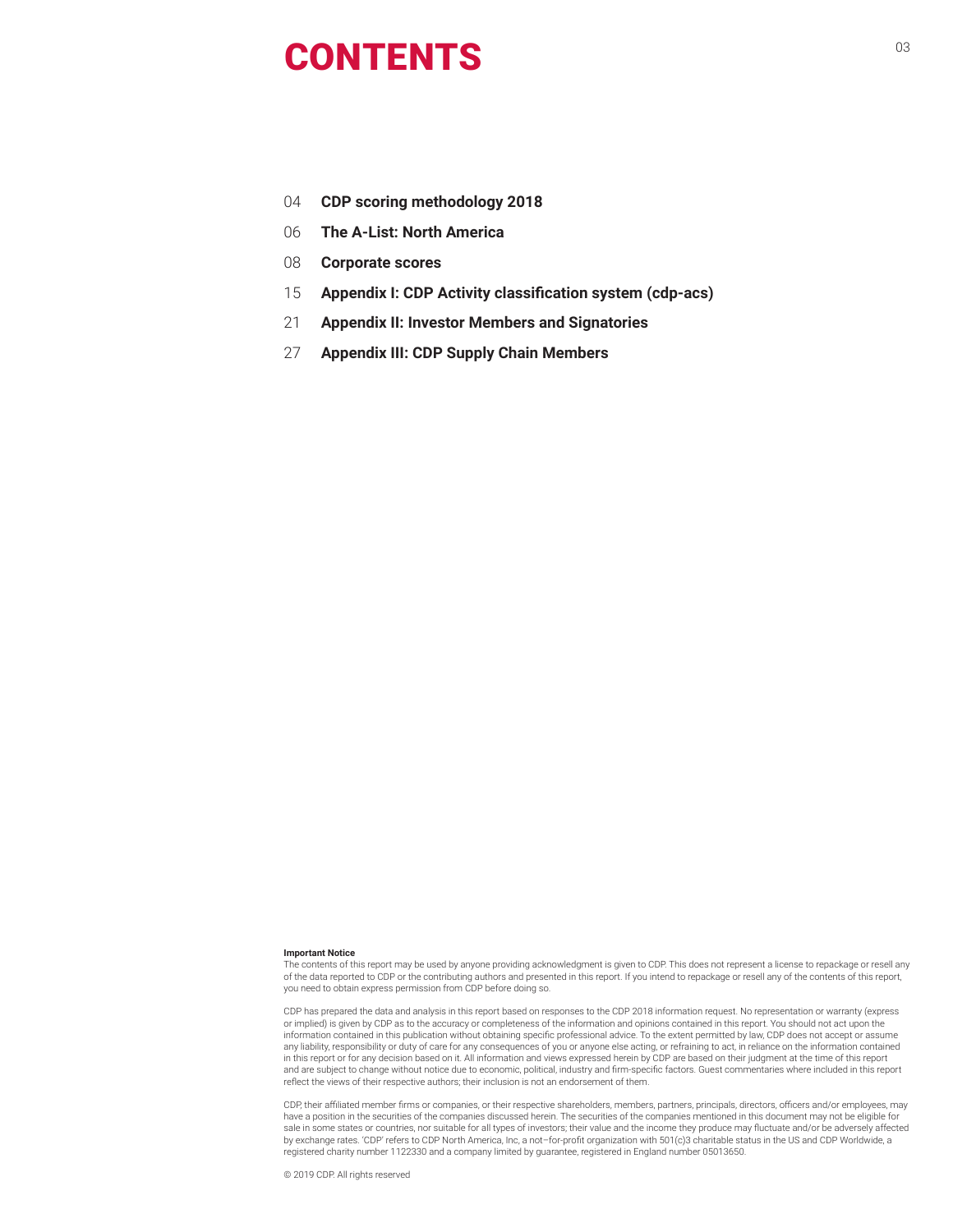# CDP SCORING METHODOLOGY 2018

#### **CDP Scoring Partners**





Further guidance on the 2018 general questions and sector questions can be downloaded from: *www.cdp.net/guidance/guidance-forcompanies*

| Climate<br><b>Change</b> | <b>Forests</b> | <b>Water</b><br><b>Security</b> |
|--------------------------|----------------|---------------------------------|
| >65%                     | >60%           | >55%                            |
| $0 - 64%$                | $0 - 59%$      | $0 - 54%$                       |
| $45 - 74%$               | $45 - 74%$     | $45 - 69%$                      |
| <45%                     | <45%           | <45%                            |
| $45 - 79%$               | $45 - 79%$     | $45 - 79%$                      |
| <45%                     | <45%           | <45%                            |
| $45 - 79%$               | $45 - 79%$     | $45 - 79%$                      |
| <45%                     | $<$ 45%        | $<$ 45%                         |

CDP scoring lays down milestones marking the progress of a company's sustainable journey. It provides a roadmap to companies to compare themselves to the best in class. The scoring methodology has evolved over time to influence company behaviour in order to improve their environmental performance. Scoring at CDP is mission-driven, focusing on principles and values for a sustainable economy, and highlighting the business case for change.

CDP's 2018 questionnaires are focused on the high-impact sample companies in each of the three themes – Climate Change, Water, and Forests. To operationalise this approach, CDP developed a new Activity Classification System (CDP-ACS),1 a three-tiered system starting from the lower rung of Activity, going up to Activity Group and, finally, Industry. This framework categorizes companies by the most relevant sectors. It focuses on the diverse activities from which companies derive revenue and associates these with the impacts on their business from climate change, water security and deforestation. This helps ensure a better understanding of company actions according to their environmental risk, opportunity and impact and is essential for better comparability of data.

While the bulk of the scoring logic applies to all sectors and questionnaires alike, each of the questionnaires comes with a somewhat tailored scoring methodology. The sector-based approach allows CDP to make more meaningful assessments of companies' responses, incorporating each sector's characteristics and nuances, resulting in a score that reflects the company's progress in environmental stewardship and enabling better benchmarking against other companies.

The scoring of CDP's questionnaires is conducted by accredited scoring partners trained by CDP. CDP's internal scoring team coordinates and collates all scores and run data quality checks and quality assurance processes to ensure that

#### **Illustration of scoring levels**



scoring standards are aligned between samples and scoring partners.

Responding companies are assessed across four consecutive levels which represent the steps a company moves through as it progresses towards environmental stewardship: Disclosure which measures the completeness of the company's response; Awareness which intends to measure the extent to which the company has assessed environmental issues, risks and impacts in relation to its business; Management which is a measure of the extent to which the company has implemented actions, policies and strategies to address environmental issues; and Leadership which looks for particular steps a company has taken which represent best practice in the field of environmental management.

Questions may include criteria for scoring across more than one level. The criteria for scoring the levels are distributed throughout the questionnaire. All of the questions are scored for the disclosure level. Some of the questions have no awareness, management or leadership level scoring associated with them.



F = Failure to provide sufficient information to CDP to be evaluated for this purpose.<sup>2</sup>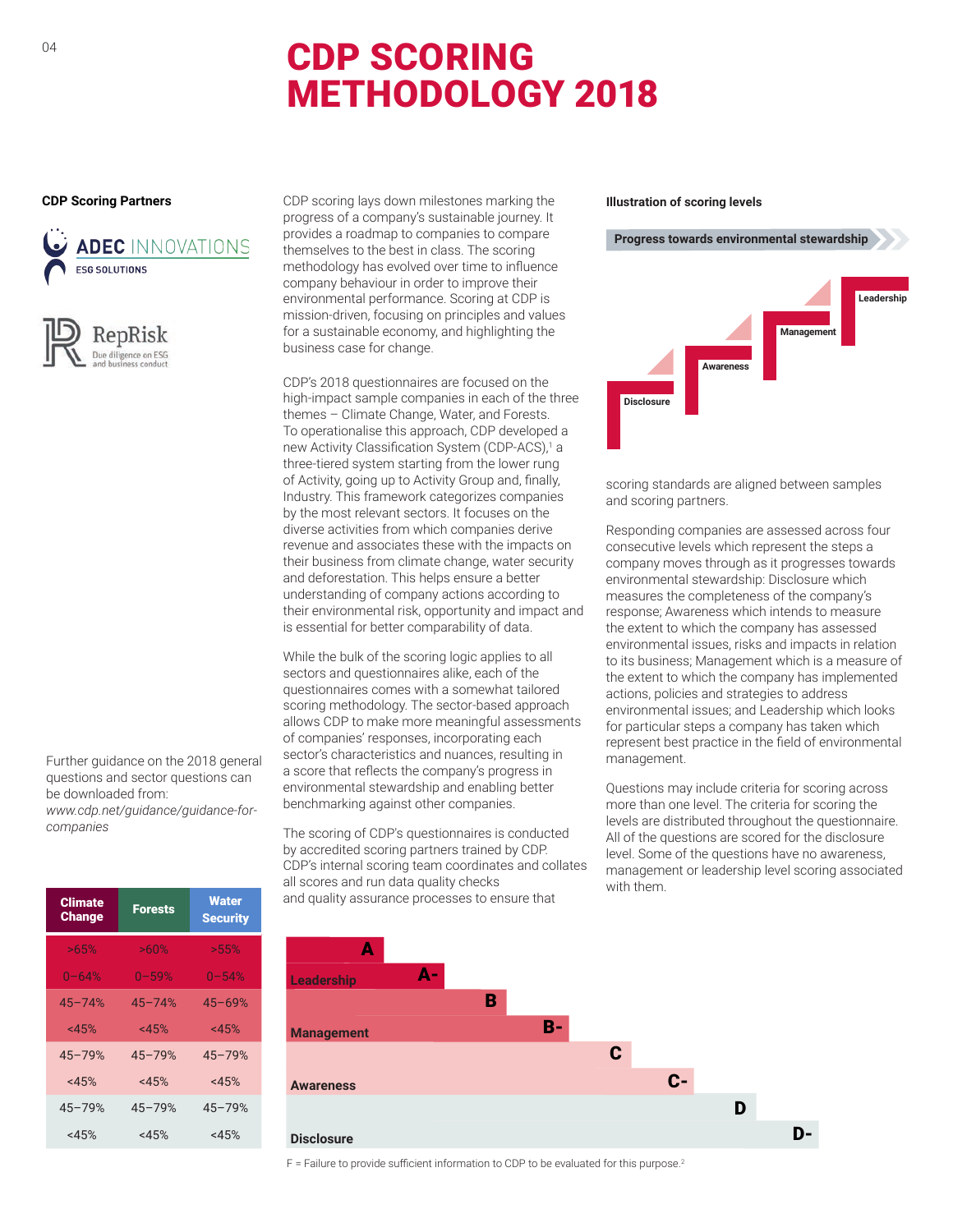### Scoring categories and weightings

This year, the number of categories per theme has increased from 2017, in order to better focus on key data points and provide a more detailed breakdown of a company's score. Scoring categories in 2018 are sub-groups of the 2018 questionnaire modules and are unique to each theme, but within each theme they are consistent across all sectors. Each sector within each theme is affected by and manages environmental issues in a specific way. To capture these specificities, different weightings will be applied amongst sector scoring categories in each theme.<sup>3</sup>

Weightings are applied by calculating the Management and Leadership score per scoring category in the same way as previous years: Numerator/Denominator \* 100. These % scores are then translated into a category score per level by

calculating the proportion of points achieved relative to the category weighting: Category weighting (%) / 100 \* Management/Leadership score (%). The category scores for each level are then summed together to calculate the overall final score.

Scoring weightings will only be applied to each of the scoring categories at Management and Leadership level. Where a scoring category consists of new questions, low weightings will reflect this. Weightings will be applied differently across sector categories for each theme to reflect this.

Public scores are available in CDP reports, through Bloomberg terminals, Google Finance and Deutsche Börse's website. CDP operates a strict conflict of interest policy with regards to scoring and this can be viewed at *<https://bit.ly/2Sx3hLd>*

| <b>Category</b>                                                                 | <b>Management weighting (%)</b> | Leadership weighting (%) |
|---------------------------------------------------------------------------------|---------------------------------|--------------------------|
| Governance                                                                      | 12                              | 12.5                     |
| Risk management processes                                                       | 10                              | 10                       |
| <b>Risk Disclosure</b>                                                          | 8                               | 8                        |
| <b>Opportunity Disclosure</b>                                                   | 8                               | 8                        |
| <b>Business Impact Assessment &amp;</b><br><b>Financial Planning Assessment</b> | 5                               | 5                        |
| <b>Business Strategy</b>                                                        | 5                               | 5                        |
| <b>Scenario Analysis</b>                                                        | $\mathbf{1}$                    | 1                        |
| <b>Targets</b>                                                                  | 12                              | 12                       |
| Emissions reductions initiatives and<br>low carbon products                     | 5                               | 5                        |
| Scope 1 & 2 emissions (incl. verification)                                      | 12                              | 12                       |
| Scope 3 emissions (incl. verification)                                          | 5                               | 5                        |
| <b>Emissions breakdowns</b>                                                     | $\Omega$                        | $\Omega$                 |
| Energy                                                                          | 6                               | $\overline{7}$           |
| Additional climate-related metrics<br>(incl. verification)                      | $\Omega$                        | $\Omega$                 |
| Carbon pricing                                                                  | $\overline{2}$                  | $\overline{0}$           |
| Value chain engagement                                                          | 5                               | 5                        |
| Public policy engagement                                                        | 1                               | $\Omega$                 |
| Communications                                                                  | $\mathbf{1}$                    | 0.5                      |
| Sign off                                                                        | $\overline{2}$                  | $\overline{2}$           |
| 100% Disclosure points                                                          | $\Omega$                        | $\overline{2}$           |
| <b>Overall Total</b>                                                            | 100%                            | 100%                     |

1 For further information, visit<https://bit.ly/2FlpQdY>.

2 Not all companies requested to respond to CDP do so. Companies who are requested to disclose their data and fail to do so, or fail to provide sufficient information to CDP to be evaluated will receive an F. An F does not indicate a failure in environmental stewardship.

3 The table is an example of the General Climate Change scoring categories and weightings. Full Scoring categories and weightings can be found here: Climate: <https://bit.ly/2UgF9O1>

Forests:<https://bit.ly/2U0Unl4> Water: https://bit.ly/2KbOBG5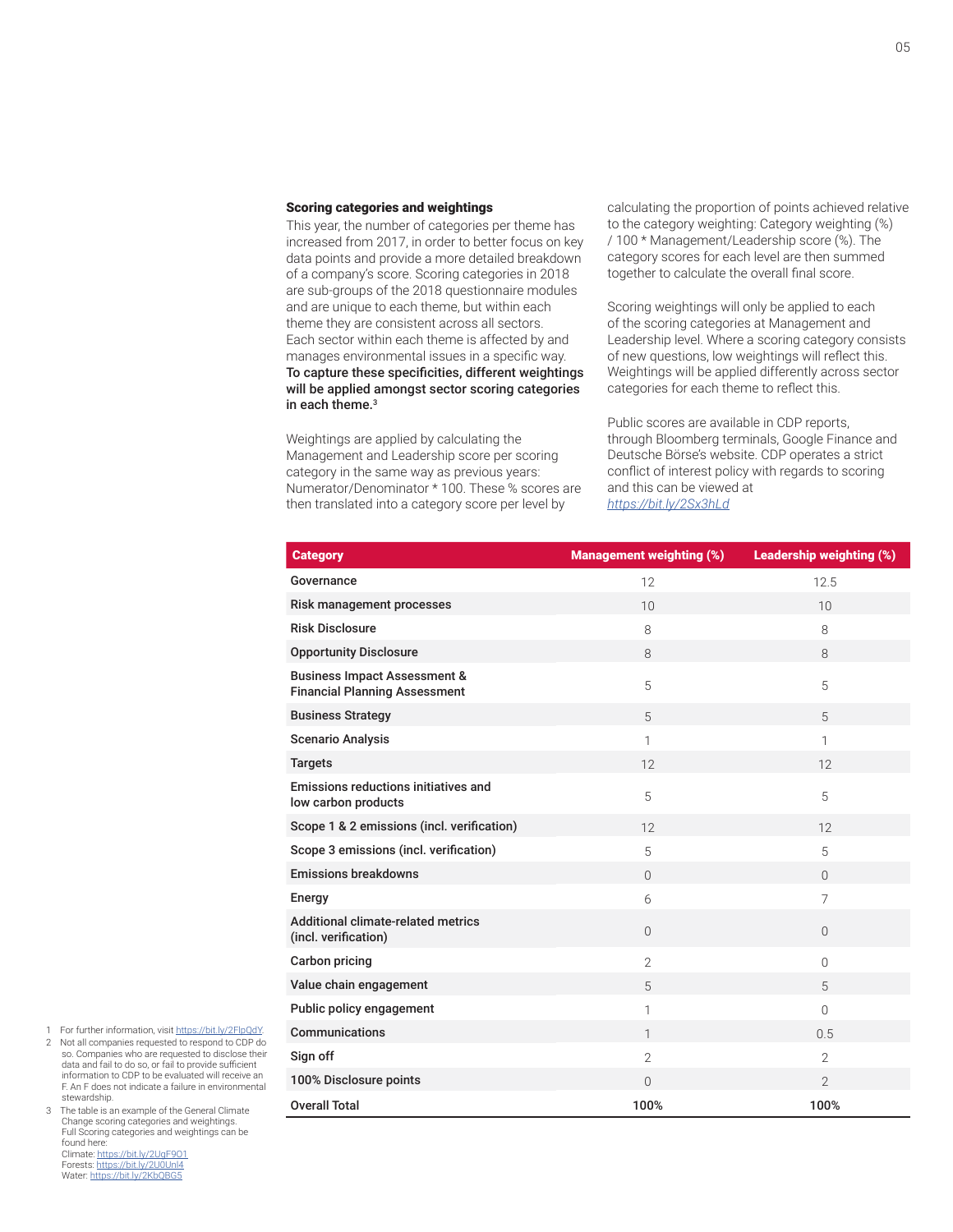# **THE A-LIST:** NORTH AMERICA

The A List was established in 2011 for Climate Change, in 2015 for Water Security, and in 2016 for Forests. Companies who earn a place on the CDP A List have exhibited a thorough understanding of climate-, water-, and deforestation-related risks and opportunities and have formulated and implemented strategies to mitigate or capitalize on these risks and opportunities. The Supplier Engagement Rating (SER) is a subset of the Climate Change program reflecting CDP's system of evaluating supplier engagement practices, allowing companies to raise their supplier engagement work and shape their supplier climate profiles. SER scores are not shared publicly and will be only be provided to the disclosing company and their requesting customer(s).

| <b>Company</b>                     | <b>Country</b> | <b>Climate</b><br>Change | <b>Supplier</b><br>Engagement<br>Rating | <b>Water</b><br><b>Security</b> | <b>Forests</b> |
|------------------------------------|----------------|--------------------------|-----------------------------------------|---------------------------------|----------------|
| AbbVie Inc                         | <b>USA</b>     |                          | A                                       |                                 |                |
| Accenture                          | <b>USA</b>     | A                        | A                                       |                                 |                |
| Adobe, Inc.                        | <b>USA</b>     | A                        | A                                       |                                 |                |
| Alphabet, Inc.                     | <b>USA</b>     | $\blacktriangle$         | $\mathbf{A}$                            |                                 |                |
| Altria Group, Inc.                 | <b>USA</b>     |                          |                                         | A                               |                |
| Anheuser Busch InBev               | <b>USA</b>     |                          | A                                       |                                 |                |
| Apple Inc.                         | <b>USA</b>     | A                        |                                         |                                 |                |
| Autodesk, Inc.                     | <b>USA</b>     |                          | $\blacktriangle$                        |                                 |                |
| <b>Bank of America</b>             | <b>USA</b>     | A                        |                                         |                                 |                |
| BCE Inc.                           | Canada         | A                        |                                         |                                 |                |
| Best Buy Co., Inc.                 | <b>USA</b>     | A                        |                                         |                                 |                |
| Biogen Inc.                        | <b>USA</b>     |                          | A                                       |                                 |                |
| <b>BNY Mellon</b>                  | <b>USA</b>     | A                        | A                                       |                                 |                |
| Caesars Entertainment              | <b>USA</b>     |                          | A                                       |                                 |                |
| Canadian National Railway Company  | Canada         | A                        |                                         |                                 |                |
| Cisco Systems, Inc.                | <b>USA</b>     | A                        | A                                       |                                 |                |
| Citigroup Inc.                     | <b>USA</b>     |                          | A                                       |                                 |                |
| Comerica Incorporated              | <b>USA</b>     |                          | A                                       |                                 |                |
| <b>CVS Health</b>                  | <b>USA</b>     |                          | A                                       |                                 |                |
| Ford Motor Company                 | <b>USA</b>     |                          |                                         | A                               |                |
| Gap Inc.                           | <b>USA</b>     |                          |                                         | A                               |                |
| General Mills Inc.                 | <b>USA</b>     | A                        | A                                       | $\mathbf{A}$                    |                |
| Goldman Sachs Group Inc.           | <b>USA</b>     | A                        | A                                       |                                 |                |
| Hewlett Packard Enterprise Company | <b>USA</b>     | A                        | A                                       |                                 |                |
| HP Inc                             | <b>USA</b>     | A                        | A                                       |                                 |                |
| IGM Financial Inc.                 | Canada         | A                        |                                         |                                 |                |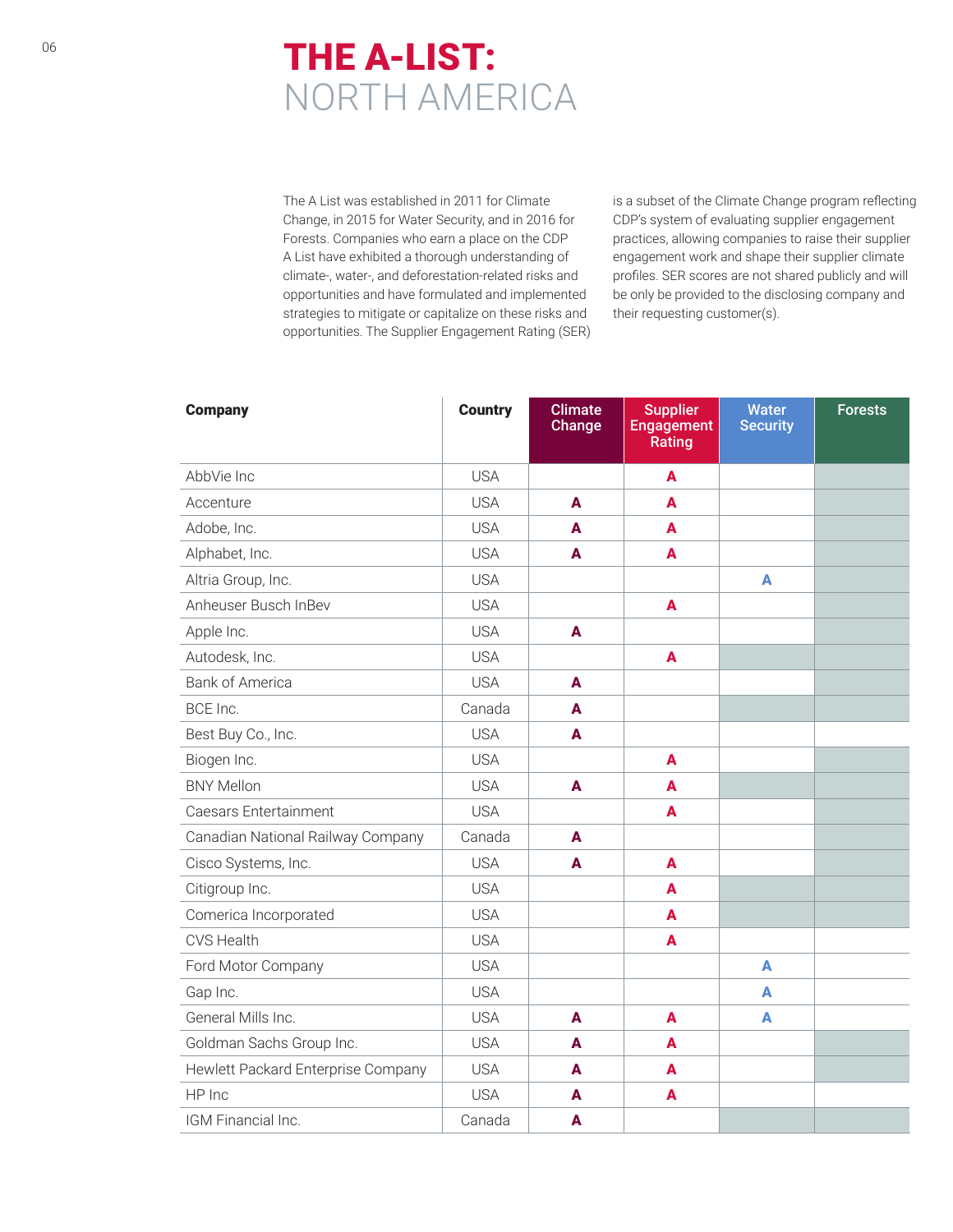| <b>Company</b>                          | <b>Country</b> | <b>Climate</b><br>Change | <b>Supplier</b><br><b>Engagement</b><br>Rating | <b>Water</b><br><b>Security</b> | <b>Forests</b> |
|-----------------------------------------|----------------|--------------------------|------------------------------------------------|---------------------------------|----------------|
| Ingredion Incorporated                  | <b>USA</b>     |                          | A                                              |                                 |                |
| Intel Corporation                       | <b>USA</b>     |                          | A                                              |                                 |                |
| International Flavors & Fragrances Inc. | <b>USA</b>     | A                        |                                                | A                               |                |
| Johnson & Johnson                       | <b>USA</b>     | A                        | A                                              |                                 |                |
| Juniper Networks, Inc.                  | <b>USA</b>     |                          | A                                              |                                 |                |
| Kellogg Company                         | <b>USA</b>     |                          | A                                              |                                 |                |
| Las Vegas Sands Corporation             | <b>USA</b>     | A                        |                                                | A                               |                |
| Level 3 Communications, Inc.            | <b>USA</b>     | A                        |                                                |                                 |                |
| Lockheed Martin Corporation             | <b>USA</b>     | A                        |                                                |                                 |                |
| Macerich Co.                            | <b>USA</b>     | A                        |                                                |                                 |                |
| Marsh & McLennan Companies, Inc.        | <b>USA</b>     |                          | A                                              |                                 |                |
| MasterCard Incorporated                 | <b>USA</b>     |                          | A                                              |                                 |                |
| McDonald's Corporation                  | <b>USA</b>     |                          | A                                              |                                 |                |
| MetLife, Inc.                           | <b>USA</b>     |                          | A                                              |                                 |                |
| Microsoft Corporation                   | <b>USA</b>     | A                        | A                                              | A                               |                |
| Molson Coors Brewing Company            | <b>USA</b>     |                          | A                                              |                                 |                |
| News Corp                               | <b>USA</b>     |                          | A                                              |                                 |                |
| NRG Energy Inc                          | <b>USA</b>     |                          | A                                              |                                 |                |
| Oracle Corporation                      | <b>USA</b>     | A                        | A                                              |                                 |                |
| Owens Corning                           | <b>USA</b>     | A                        |                                                |                                 |                |
| PACCAR Inc                              | <b>USA</b>     | A                        |                                                |                                 |                |
| Pfizer Inc.                             | <b>USA</b>     |                          | A                                              |                                 |                |
| Philip Morris International             | <b>USA</b>     |                          | A                                              |                                 |                |
| Power Corporation of Canada             | Canada         | A                        |                                                |                                 |                |
| Power Financial Corporation             | Canada         | A                        |                                                |                                 |                |
| Resolute Forest Products Inc.           | Canada         |                          | A                                              |                                 |                |
| salesforce.com                          | <b>USA</b>     | $\mathbf{A}$             | A                                              |                                 |                |
| Sealed Air Corp.                        | <b>USA</b>     |                          | A                                              |                                 |                |
| Stanley Black & Decker, Inc.            | <b>USA</b>     | A                        | A                                              | A                               |                |
| The Home Depot, Inc.                    | <b>USA</b>     | A                        |                                                |                                 |                |
| <b>UPS</b>                              | <b>USA</b>     | A                        |                                                |                                 |                |
| Waste Management, Inc.                  | <b>USA</b>     | A                        | A                                              |                                 |                |
| Wells Fargo & Company                   | <b>USA</b>     |                          | A                                              |                                 |                |
| Xerox Corporation                       | <b>USA</b>     | $\mathbf{A}$             | A                                              |                                 |                |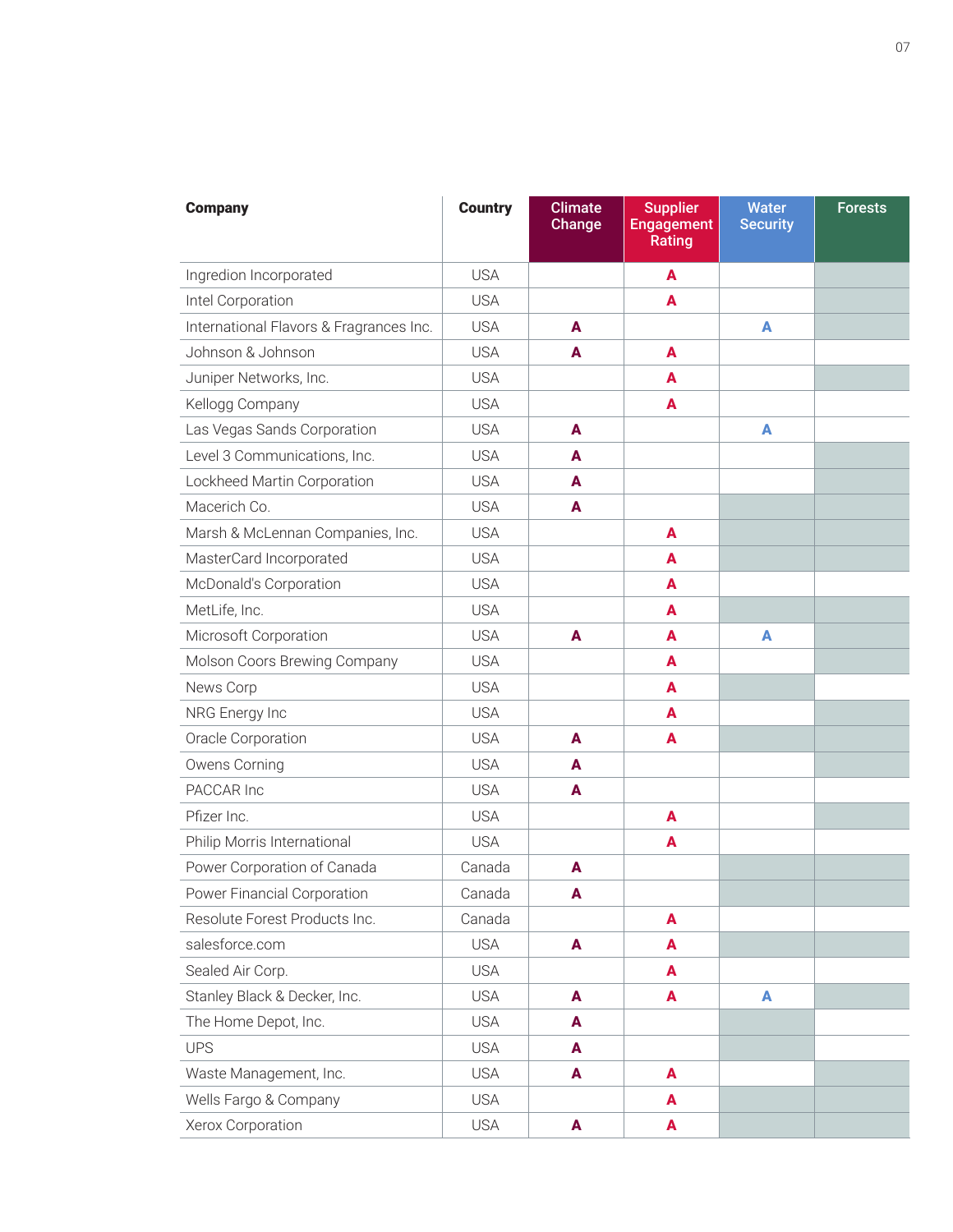# CORPORATE SCORES

|                                                                  |                          |                   | <b>Forests</b> |          |     |               |
|------------------------------------------------------------------|--------------------------|-------------------|----------------|----------|-----|---------------|
|                                                                  |                          |                   |                |          |     |               |
| <b>Company</b>                                                   | <b>Climate</b><br>change | Water<br>security | <b>Cattle</b>  | Palm Oil | Soy | <b>Timber</b> |
| <b>Apparel</b>                                                   |                          |                   |                |          |     |               |
| Canada Goose Holdings                                            | F                        |                   |                |          |     |               |
| Gildan Activewear Inc.                                           | B                        | F                 |                |          | F   |               |
|                                                                  |                          |                   |                |          |     |               |
| <b>Biotech, health care &amp; pharma</b><br>Aurora Cannabis Inc. | F                        |                   |                |          |     |               |
| Bausch Health Cos. Inc.                                          |                          |                   |                |          |     |               |
|                                                                  | D                        |                   |                |          |     |               |
| Canopy Growth Corp                                               | F                        |                   |                |          |     |               |
| Food, beverage & agriculture                                     |                          |                   |                |          |     |               |
| Agropur Cooperative                                              | <b>SNS</b>               |                   |                |          |     |               |
| Cott Corporation                                                 | F                        |                   |                |          |     |               |
| Maple Leaf Foods Inc.                                            | C                        |                   |                |          | F   |               |
| Molson Coors Canada                                              | <b>SA</b>                |                   |                |          |     |               |
| Premium Brands Holdings Corporation                              | F                        |                   |                | F        |     |               |
| Saputo Inc.                                                      | D                        | <b>SNS</b>        |                | F        |     |               |
| <b>Fossil fuels</b>                                              |                          |                   |                |          |     |               |
| Advantage Oil & Gas Ltd.                                         | F                        |                   |                |          |     |               |
| ARC Resources Ltd.                                               | B                        | B                 |                |          |     |               |
| Athabasca Oil Corporation                                        | F                        |                   |                |          |     |               |
| Bankers Petroleum Ltd.                                           | F                        |                   |                |          |     |               |
| Baytex Energy Corp.                                              | D                        |                   |                |          |     |               |
| <b>Bellatrix Exploration Ltd</b>                                 | F                        |                   |                |          |     |               |
| <b>Birchcliff Energy Ltd</b>                                     | F                        |                   |                |          |     |               |
| <b>BlackPearl Resources Inc</b>                                  | F                        |                   |                |          |     |               |
| Bonavista Energy Corporation                                     | D                        |                   |                |          |     |               |
| Bonterra Energy Corp                                             | F                        |                   |                |          |     |               |
| Canadian Natural Resources Limited                               | D                        | SNS               |                |          |     |               |
| Canadian Oil Sands Limited                                       | F                        |                   |                |          |     |               |
| Cardero Resource Corp                                            | F                        |                   |                |          |     |               |
| Cenovus Energy Inc.                                              | F                        |                   |                |          |     |               |
| CNOOC                                                            | F                        | F                 |                |          |     |               |
| Connacher Oil and Gas Ltd                                        | F                        |                   |                |          |     |               |
| Crescent Point Energy Corporation                                | B                        | C                 |                |          |     |               |
| Crew Energy Inc.                                                 | F                        |                   |                |          |     |               |
| Enbridge Inc.                                                    | $\mathbb C$              | C                 |                |          |     |               |
| Enbridge Income Fund Holding                                     | <b>SA</b>                |                   |                |          |     |               |
| Encana Corporation                                               | D                        | D                 |                |          |     |               |
| Enerplus Corporation                                             | C                        | $B -$             |                |          |     |               |
| Freehold Royalties Ltd.                                          | F                        |                   |                |          |     |               |
| Frontera Energy Corp                                             | F                        |                   |                |          |     |               |
| Gibson Energy Inc                                                | F                        |                   |                |          |     |               |
| Gran Tierra Energy Inc.                                          | D                        |                   |                |          |     |               |
| Husky Energy Inc.                                                | B                        | $B-$              |                |          |     |               |

| A          | Company achieved A List status for<br>this program                         |
|------------|----------------------------------------------------------------------------|
| F          | Company failed to disclose for this<br>program                             |
| <b>SNS</b> | Company submitted but was not<br>scored                                    |
| SA         | See another response (included under<br>parent company)                    |
|            | Company was not requested to<br>disclose for this program                  |
|            | Company disclosed voluntarily for this<br>program (i.e. was not requested) |

Company did not report on this commodity for this program

08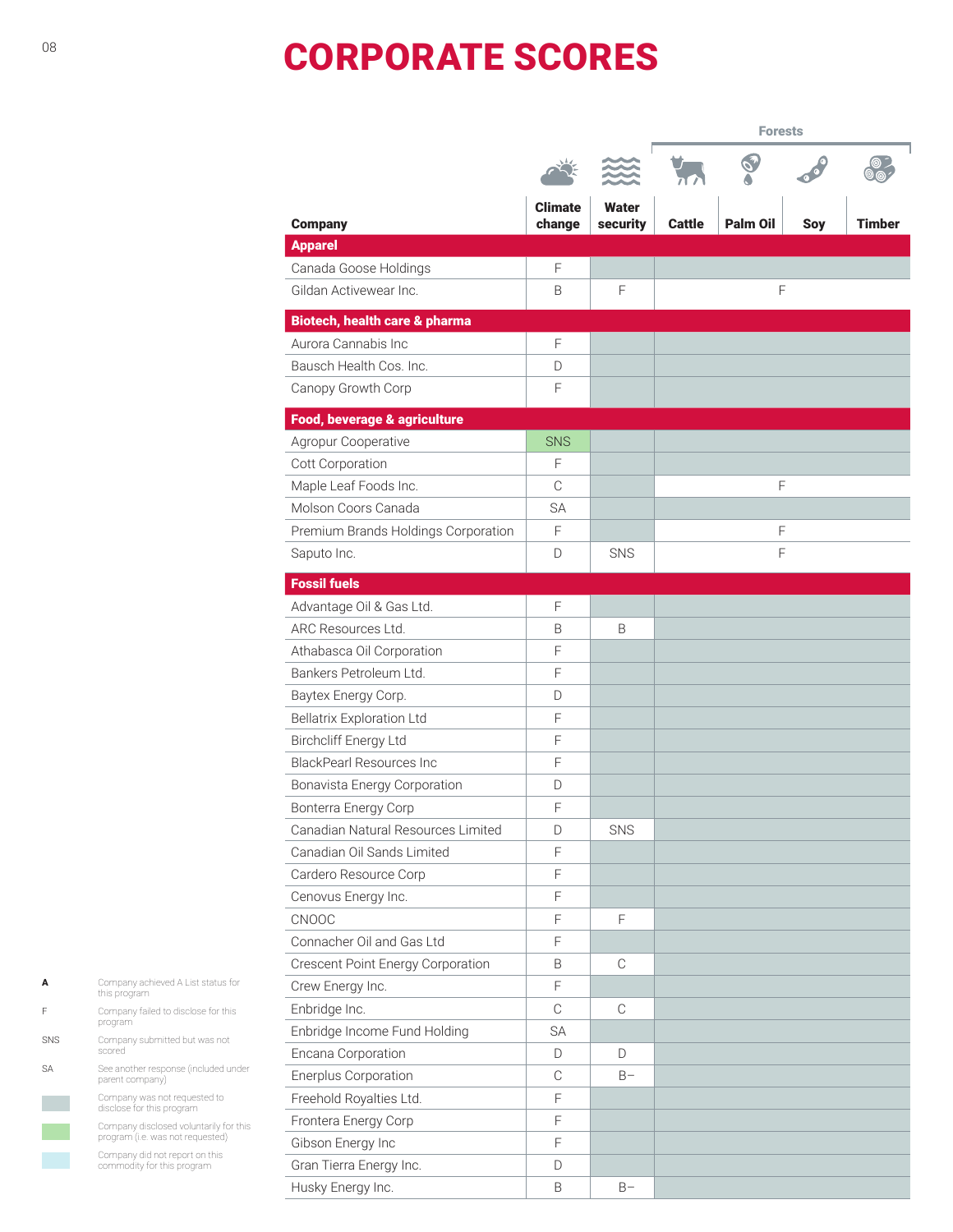| <b>Company</b>                        | <b>Climate</b><br>change | <b>Water</b><br>security | <b>Cattle</b> | <b>Palm Oil</b> | Soy | Timber |
|---------------------------------------|--------------------------|--------------------------|---------------|-----------------|-----|--------|
| Fossil fuels, continued               |                          |                          |               |                 |     |        |
| Imperial Oil                          | F                        | $\mathsf F$              |               |                 |     |        |
| Inter Pipeline Ltd.                   | D                        |                          |               |                 |     |        |
| Ithaca Energy Inc                     | F                        |                          |               |                 |     |        |
| Keyera Corp.                          | D                        | $\mathsf F$              |               |                 |     |        |
| Kinder Morgan Canada Ltd              | F                        |                          |               |                 |     |        |
| Lightstream Resources Ltd             | F                        |                          |               |                 |     |        |
| Long Run Exploration Ltd              | F                        |                          |               |                 |     |        |
| MEG Energy Corp.                      | B                        |                          |               |                 |     |        |
| Nexa Resources SA                     | F                        | SNS                      |               |                 |     |        |
| Niko Resources Ltd.                   | F                        |                          |               |                 |     |        |
| NuVista Energy                        | F                        |                          |               |                 |     |        |
| Obsidian Energy Ltd                   | F                        |                          |               |                 |     |        |
| Paramount Resources Ltd.              | F                        |                          |               |                 |     |        |
| Parex Resources Inc                   | $\mathcal{C}$            |                          |               |                 |     |        |
| Parkland Fuel Corporation             | F                        |                          |               |                 |     |        |
| Pembina Pipeline Corporation          | F                        |                          |               |                 |     |        |
| Pengrowth Energy Corporation          | F                        |                          |               |                 |     |        |
| Peyto Exploration & Development Corp. | F                        | F                        |               |                 |     |        |
| Prophecy Resource Corp.               | $\mathsf F$              |                          |               |                 |     |        |
| Raging River Exploration Inc          | F                        |                          |               |                 |     |        |
| Seven Generations Energy              | B                        | F                        |               |                 |     |        |
| ShawCor Ltd.                          | D                        |                          |               |                 |     |        |
| SouthGobi Resources Ltd.              | F                        |                          |               |                 |     |        |
| Suncor Energy Inc.                    | B                        | $B -$                    |               |                 |     |        |
| Surge Energy Inc                      | F                        |                          |               |                 |     |        |
| Talisman Energy Inc.                  | <b>SA</b>                |                          |               |                 |     |        |
| Touchstone Exploration Inc            | $\mathsf F$              |                          |               |                 |     |        |
| Tourmaline Oil Corp                   | D                        | SNS                      |               |                 |     |        |
| TransCanada Corporation               | $\mathcal{C}$            | F                        |               |                 |     |        |
| <b>Trilogy Energy Corp</b>            | F                        |                          |               |                 |     |        |
| Twin Butte Energy Ltd                 | F                        |                          |               |                 |     |        |
| Veresen Inc.                          | F                        |                          |               |                 |     |        |
| Vermilion Energy Inc.                 | A-                       | F                        |               |                 |     |        |
| Whitecap Resources                    | F                        |                          |               |                 |     |        |
| <b>Hospitality</b>                    |                          |                          |               |                 |     |        |
| Boyd Group Income Fund                | F                        |                          |               |                 |     |        |
| Cineplex Inc.                         | SNS                      |                          |               |                 |     |        |
| Corus Entertainment Inc.              | F                        |                          |               |                 |     |        |
| Great Canadian Gaming                 | F                        |                          |               |                 |     |        |
| Restaurant Brands International       | SNS                      | F                        |               | SNS             |     |        |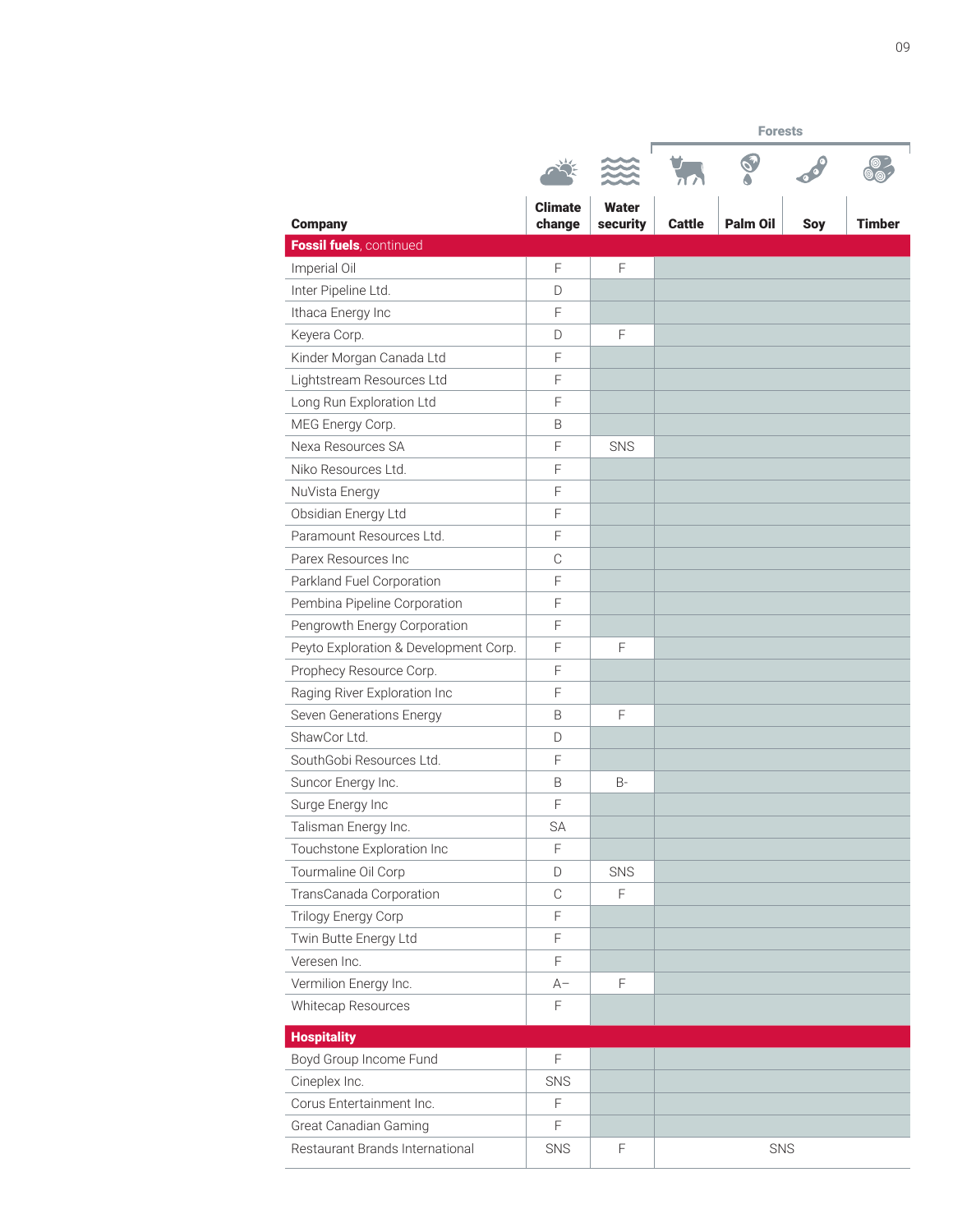f

| <b>Company</b>                          | <b>Climate</b><br>change | <b>Water</b><br>security | <b>Cattle</b> | <b>Palm Oil</b> | Soy | Timber |
|-----------------------------------------|--------------------------|--------------------------|---------------|-----------------|-----|--------|
| <b>Infrastructure</b>                   |                          |                          |               |                 |     |        |
| Alaska Hydro Corporation                | $\mathsf F$              |                          |               |                 |     |        |
| Algonquin Power & Utilities Corporation | D                        |                          |               |                 |     |        |
| AltaGas Ltd.                            | B                        | F                        |               |                 |     |        |
| ATCO Ltd.                               | F                        | F                        |               |                 |     |        |
| Canadian Utilities                      | $\mathsf F$              |                          |               |                 |     |        |
| Chartwell Seniors Housing REIT          | $\mathsf F$              |                          |               |                 |     |        |
| EnerCare Inc                            | F                        |                          |               |                 |     |        |
| First Capital Realty Inc.               | $\mathcal{C}$            |                          |               |                 |     |        |
| Fortis Inc.                             | F                        | F                        |               |                 |     |        |
| Hydro One Limited                       | $\mathbb C$              |                          |               |                 |     |        |
| Just Energy Group Inc.                  | $\mathsf F$              |                          |               |                 |     |        |
| Morguard Corporation                    | F                        |                          |               |                 |     |        |
| Prairiesky Royalty Ltd                  | F                        | F                        |               |                 |     |        |
| Progressive Waste Solutions Ltd.        | F                        |                          |               |                 |     |        |
| SNC-Lavalin Group Inc.                  | C                        | C                        |               |                 |     |        |
| Superior Plus Corp.                     | $\mathsf F$              |                          |               |                 |     |        |
| <b>Manufacturing</b>                    |                          |                          |               |                 |     |        |
| Agrium Inc.                             | SNS                      | SNS                      |               |                 |     |        |
| <b>Allseating Corporation</b>           | D                        |                          |               |                 |     |        |
| Armstrong Fluid Technology              | C                        |                          |               |                 |     |        |
| <b>BlackBerry Limited</b>               | C                        |                          |               |                 |     |        |
| Bombardier Inc.                         | F                        |                          |               |                 |     |        |
| <b>BRP</b>                              | $\mathcal{C}$            |                          |               |                 |     |        |
| CAE Inc.                                | D                        |                          |               |                 |     |        |
| Cascades Inc.                           | SNS                      |                          |               |                 |     |        |
| Catalyst Paper Corporation              | D                        | F                        |               |                 |     | D      |
| <b>CCL Industries</b>                   | $\mathsf{C}$             |                          |               |                 |     |        |
| Celestica Inc.                          | B                        |                          |               |                 |     |        |
| Chemtrade Logistics Income Fund         | F                        |                          |               |                 |     |        |
| General Motors Company                  | $A-$                     | $A-$                     |               | F               |     |        |
| Inscape Corporation                     | $\mathsf C$              |                          |               |                 |     |        |
| IPL Plastics Inc.                       | F                        |                          |               |                 |     |        |
| Keilhauer                               | $\mathcal{C}$            |                          |               |                 |     |        |
| Krug Inc.                               | <b>SNS</b>               |                          |               |                 |     |        |
| Linamar Corporation                     | F                        |                          |               |                 |     |        |
| Magna International Inc.                | D                        | C                        |               |                 |     |        |
| Martinrea International Inc.            | $\mathsf F$              |                          |               |                 |     |        |
| Maxar Technologies Ltd                  | F                        |                          |               |                 |     |        |
| Methanex Corporation                    | $\mathsf F$              | F                        |               |                 |     |        |
| New Flyer Industries Inc                | $\mathsf F$              |                          |               |                 | F   |        |
| <b>ONEX Corporation</b>                 | F                        |                          |               |                 |     |        |

| Δ         | Company achieved A List status for<br>this program                         |
|-----------|----------------------------------------------------------------------------|
|           | Company failed to disclose for this<br>program                             |
| SNS       | Company submitted but was not<br>scored                                    |
| <b>SA</b> | See another response (included under<br>parent company)                    |
|           | Company was not requested to<br>disclose for this program                  |
|           | Company disclosed voluntarily for this<br>program (i.e. was not requested) |

Company did not report on this commodity for this program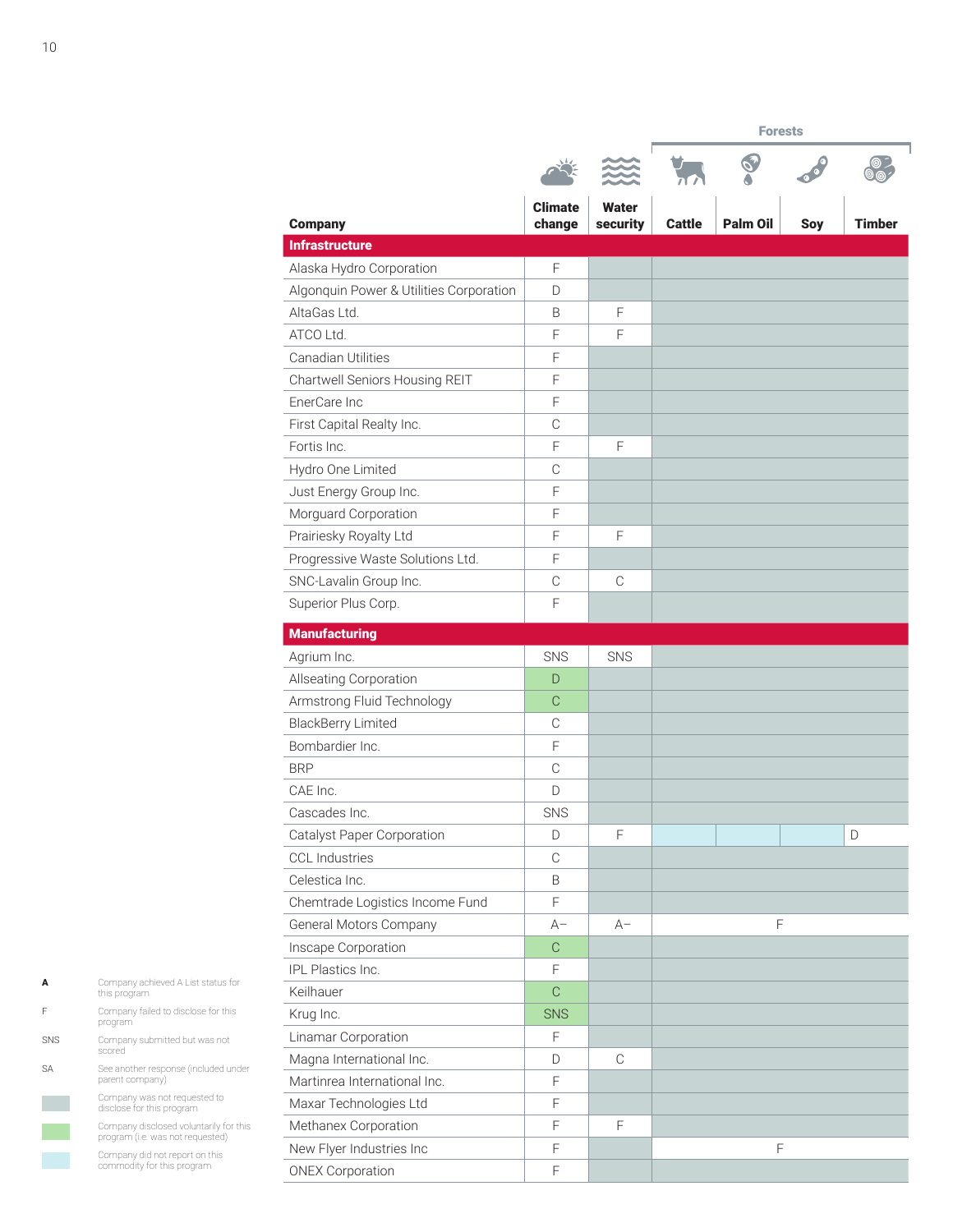|                                            |                          |                          | <b>Forests</b> |                 |     |               |
|--------------------------------------------|--------------------------|--------------------------|----------------|-----------------|-----|---------------|
|                                            |                          |                          |                |                 |     |               |
| <b>Company</b>                             | <b>Climate</b><br>change | <b>Water</b><br>security | <b>Cattle</b>  | <b>Palm Oil</b> | Soy | <b>Timber</b> |
| Manufacturing, continued                   |                          |                          |                |                 |     |               |
| Potash Corporation of Saskatchewan<br>Inc. | <b>SA</b>                | <b>SA</b>                |                |                 |     |               |
| Stance Healthcare                          | D                        |                          |                |                 |     |               |
| Winpak Ltd.                                | $B -$                    |                          |                |                 |     |               |
| <b>Materials</b>                           |                          |                          |                |                 |     |               |
| Cameco Corporation                         | F                        | F                        |                |                 |     |               |
| Canfor Corporation                         | F                        |                          |                |                 | F   |               |
| Domtar Corporation                         | $\mathcal{C}$            | $\mathsf F$              |                |                 |     | C             |
| Interfor Corp                              | F                        |                          |                |                 |     |               |
| Ivanhoe Mines                              | SNS                      | C                        |                |                 |     |               |
| Norbord Inc.                               | F                        |                          |                |                 | F   |               |
| Nutrien Ltd.                               | F                        | F                        |                |                 |     |               |
| Resolute Forest Products Inc.              | B                        | $B -$                    |                |                 |     | $A-$          |
| Richelieu Hardware                         | F                        |                          |                |                 |     |               |
| Russel Metals Inc.                         | F                        |                          |                |                 |     |               |
| Stelco Holdings Inc                        | F                        |                          |                |                 |     |               |
| Stella-Jones Inc                           | C                        |                          |                |                 |     | C             |
| West Fraser Timber Co. Ltd.                | $\mathsf F$              | F                        |                |                 | F   |               |
| <b>Mineral extraction</b>                  |                          |                          |                |                 |     |               |
| Agnico-Eagle Mines Limited                 | D                        | $\mathbb C$              |                |                 |     |               |
| Alamos Gold Inc.                           | F                        | F                        |                |                 |     |               |
| <b>B2GOLD CORP</b>                         | F                        |                          |                |                 |     |               |
| <b>Barrick Gold Corporation</b>            | F                        | F                        |                |                 |     |               |
| Centamin plc                               | C                        | $B -$                    |                |                 |     |               |
| Centerra Gold Inc.                         | D                        |                          |                |                 |     |               |
| Detour Gold Corporation                    | C                        | F                        |                |                 |     |               |
| Dominion Diamond Corp                      | $\mathsf F$              |                          |                |                 |     |               |
| Eldorado Gold Corporation                  | D                        | $\mathcal{C}$            |                |                 |     |               |
| <b>Endeavour Mining Corp</b>               | $\mathsf F$              |                          |                |                 |     |               |
| First Quantum Minerals Limited             | B-                       | $B -$                    |                |                 |     |               |
| Franco-Nevada Corporation                  | D-                       |                          |                |                 |     |               |
| Goldcorp Inc.                              | B                        | $B -$                    |                |                 |     |               |
| HudBay Minerals Inc.                       | D                        | C                        |                |                 |     |               |
| IAMGOLD Corporation                        | $\mathbb C$              | $\mathbb C$              |                |                 |     |               |
| Katanga Mining Limited                     | F                        |                          |                |                 |     |               |
| Kinross Gold Corporation                   | $\mathcal{C}$            | $\mathsf F$              |                |                 |     |               |
| Kirkland Lake Gold Inc.                    | $\mathsf F$              |                          |                |                 |     |               |
| Lundin Mining Corporation                  | B                        |                          |                |                 |     |               |
| Major Drilling Group International.        | $\mathsf F$              |                          |                |                 |     |               |
| New Gold Inc.                              | $\mathsf F$              | F                        |                |                 |     |               |
| OceanaGold Corporation                     | $\mathsf F$              |                          |                |                 |     |               |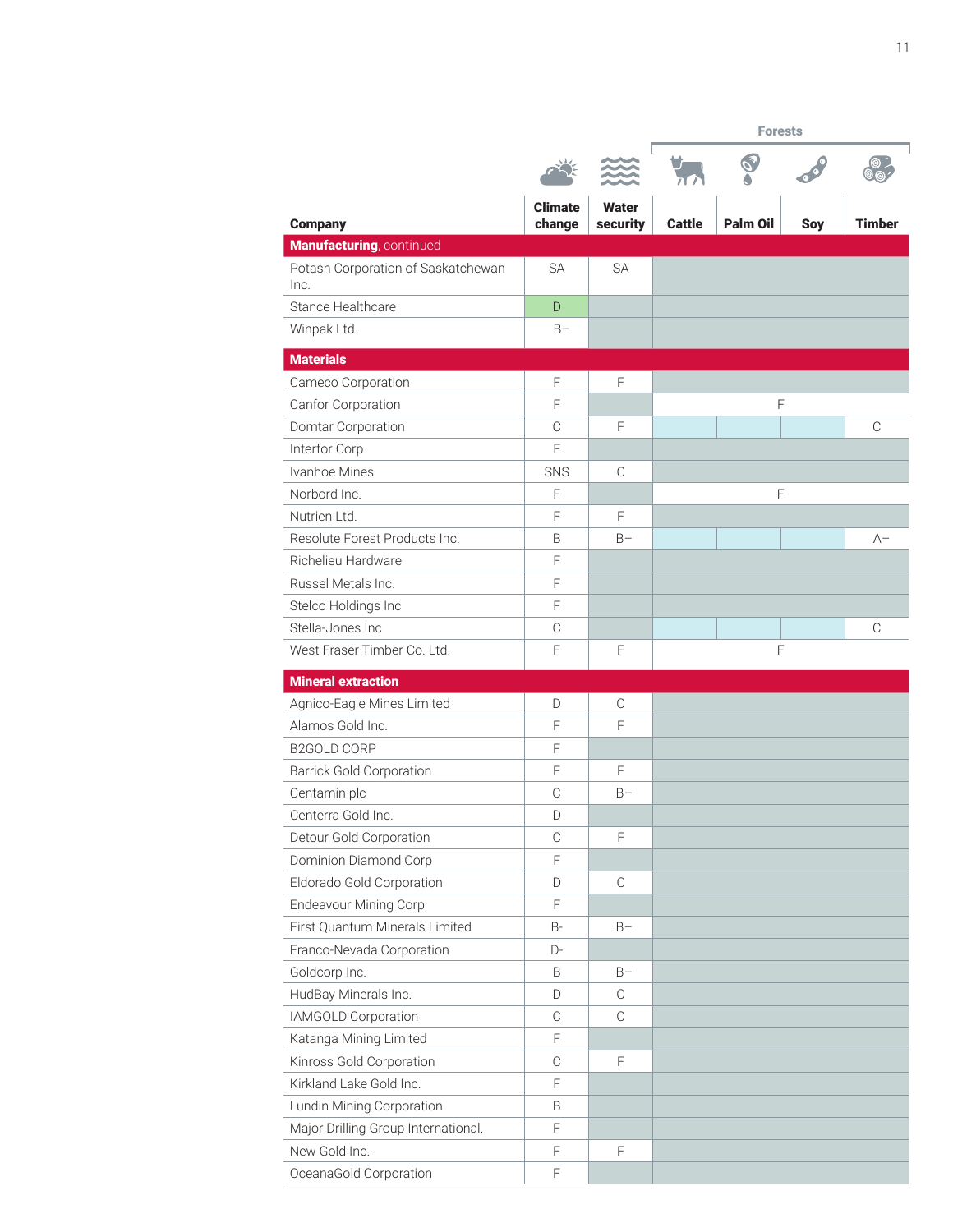| <b>Company</b>                       | <b>Climate</b><br>change | <b>Water</b><br>security | Cattle | <b>Palm Oil</b> | Soy | Timber |
|--------------------------------------|--------------------------|--------------------------|--------|-----------------|-----|--------|
| <b>Mineral extraction, continued</b> |                          |                          |        |                 |     |        |
| Osisko Gold Royalties Ltd            | F                        |                          |        |                 |     |        |
| Pan American Silver Corp.            | F                        |                          |        |                 |     |        |
| Pretium Resources Inc                | F                        |                          |        |                 |     |        |
| <b>Richmont Mines Inc</b>            | F                        |                          |        |                 |     |        |
| Semafo Inc.                          | F                        |                          |        |                 |     |        |
| Tahoe Resources Inc.                 | SNS                      |                          |        |                 |     |        |
| <b>Teck Resources Limited</b>        | B                        | $B -$                    |        |                 |     |        |
| Turquoise Hill Resources Ltd         | <b>SA</b>                |                          |        |                 |     |        |
| Yamana Gold Inc.                     | D                        |                          |        |                 |     |        |
| <b>Power generation</b>              |                          |                          |        |                 |     |        |
| Brookfield Renewable Power Inc.      | F                        |                          |        |                 |     |        |
| Capital Power Corporation            | D                        |                          |        |                 |     |        |
| Emera Inc.                           | B                        |                          |        |                 |     |        |
| Essar Power Canada Ltd.              | F                        |                          |        |                 |     |        |
| Northland Power Inc.                 | F                        |                          |        |                 |     |        |
| Pattern Energy Group Inc             | F                        |                          |        |                 |     |        |
| TransAlta Corporation                | B                        |                          |        |                 |     |        |
| Transalta Renewables Inc             | <b>SA</b>                |                          |        |                 |     |        |
| <b>Retail</b>                        |                          |                          |        |                 |     |        |
| Alimentation Couche-Tard Inc.        | F                        | F                        |        | F               |     |        |
| Canadian Tire Corporation, Limited   | $\mathcal{C}$            | F                        |        | F               |     |        |
| Dollarama Inc                        | F                        | F                        |        | F               |     |        |
| Empire Company Limited               | D                        | F                        |        | <b>SNS</b>      |     |        |
| George Weston Limited                | $\mathbb C$              | $\mathcal{C}$            |        | C               |     |        |
| Hudson's Bay Co.                     | F                        |                          |        | F               |     |        |
| Jean Coutu Group Inc                 | SA                       | F                        |        | F               |     |        |
| Loblaw Companies Limited             | D                        | F                        |        | F               |     |        |
| Lululemon Athletica Inc.             | F                        | F                        |        | $\mathsf F$     |     |        |
| Metro Inc.                           | $\mathbb C$              | F                        |        | F               |     |        |
| RONA inc.                            | F                        |                          |        | F               |     |        |
| SPIN MASTER LTD                      | D                        |                          |        |                 |     |        |
| <b>Services</b>                      |                          |                          |        |                 |     |        |
| Aimia Inc.                           | $\mathbb{C}$             |                          |        |                 |     |        |
| Allied Properties REIT               | F                        |                          |        |                 |     |        |
| Artis REIT                           | F                        |                          |        |                 |     |        |
| Bank of Montreal                     | C                        |                          |        |                 |     |        |
| Bank of Nova Scotia (Scotiabank)     | $\mathcal{C}$            |                          |        |                 |     |        |
| <b>BCE Inc.</b>                      | A                        |                          |        |                 |     |        |
| <b>BGIS</b>                          | SNS                      |                          |        |                 |     |        |
| Boardwalk REIT                       | D                        |                          |        |                 |     |        |
| Brookfield Asset Management Inc.     | F                        | F                        |        |                 |     |        |

Company failed to disclose for this program Company submitted but was not scored See another response (included under parent company) Company was not requested to disclose for this program F SNS SA

Company achieved A List status for this program

Company disclosed voluntarily for this program (i.e. was not requested) Company did not report on this commodity for this program

A

12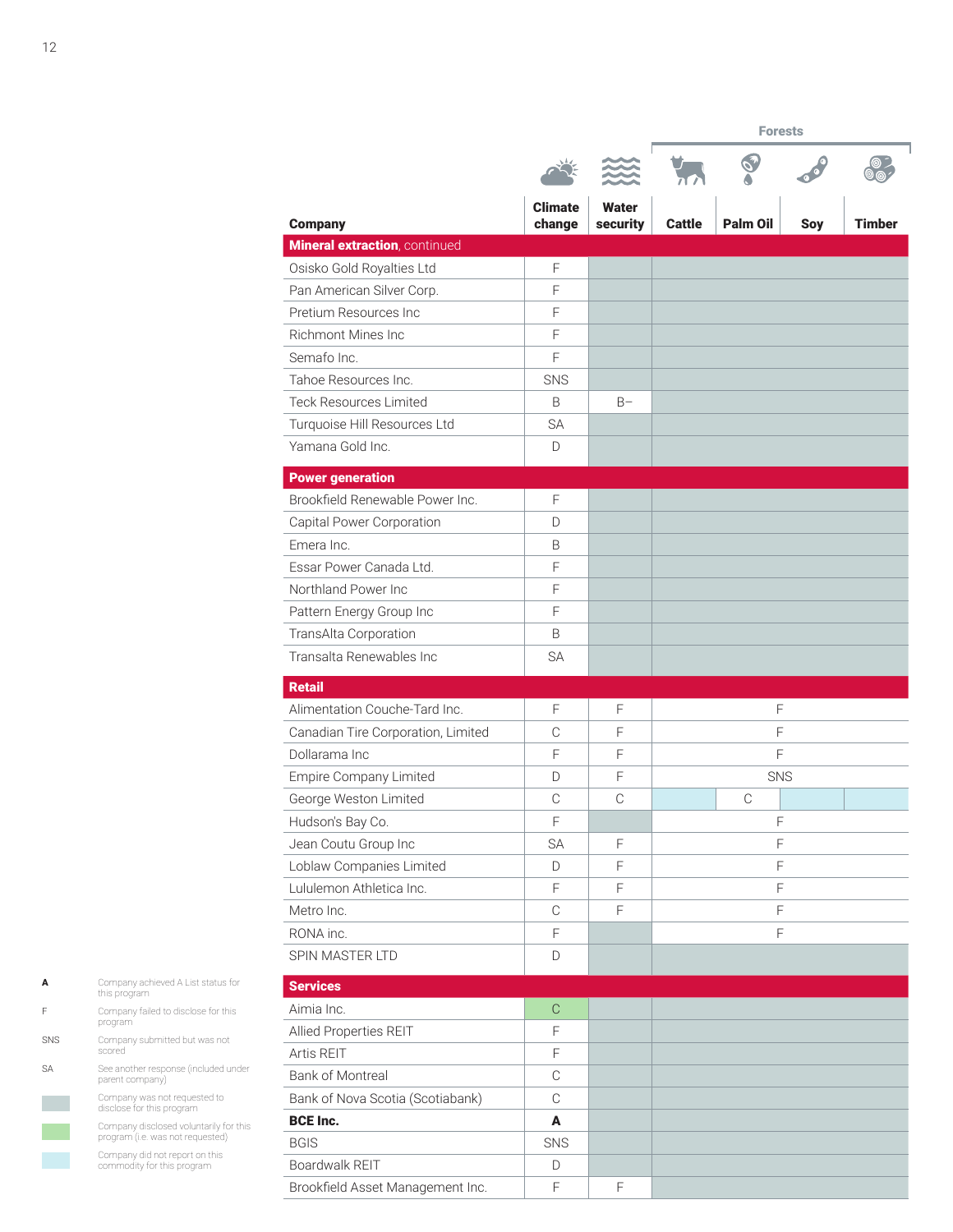|                                                              |                          |                          | <b>Forests</b> |                 |     |               |  |
|--------------------------------------------------------------|--------------------------|--------------------------|----------------|-----------------|-----|---------------|--|
|                                                              |                          |                          |                |                 |     |               |  |
| <b>Company</b>                                               | <b>Climate</b><br>change | <b>Water</b><br>security | <b>Cattle</b>  | <b>Palm Oil</b> | Soy | <b>Timber</b> |  |
| Services, continued                                          |                          |                          |                |                 |     |               |  |
| <b>Brookfield Business</b>                                   | F                        |                          |                |                 |     |               |  |
| <b>Brookfield Property Partners</b>                          | $\mathsf F$              |                          |                |                 |     |               |  |
| Canadian Imperial Bank of Commerce<br>(C(BC))                | D                        |                          |                |                 |     |               |  |
| Canadian Real Estate Investment Trust                        | $\mathsf F$              |                          |                |                 |     |               |  |
| Canadian Western Bank                                        | F                        |                          |                |                 |     |               |  |
| CAPREIT                                                      | F                        |                          |                |                 |     |               |  |
| CGI Group Inc.                                               | $\mathbb C$              |                          |                |                 |     |               |  |
| Choice Properties Reit                                       | $\mathsf F$              |                          |                |                 |     |               |  |
| CI Financial Corp.                                           | $\mathsf F$              |                          |                |                 |     |               |  |
| Cogeco Inc.                                                  | $\mathcal{C}$            |                          |                |                 |     |               |  |
| Colliers International                                       | F                        |                          |                |                 |     |               |  |
| Cominar Real Estate Investment Trust                         | F                        |                          |                |                 |     |               |  |
| Constellation Software Inc.                                  | F                        |                          |                |                 |     |               |  |
| Crombie Real Estate Investment Trust                         | $\mathsf F$              |                          |                |                 |     |               |  |
| CT Real Estate Investment Trust                              | F                        |                          |                |                 |     |               |  |
| Descartes Systems Group                                      | F                        |                          |                |                 |     |               |  |
| Desjardins Group                                             | $\mathcal{C}$            |                          |                |                 |     |               |  |
| Dream Global REIT                                            | $\mathsf F$              |                          |                |                 |     |               |  |
| E-L Financial Corporation Limited                            | $\mathsf F$              |                          |                |                 |     |               |  |
| Element Fleet Management                                     | F                        | F                        |                |                 |     |               |  |
| Entertainment One Ltd                                        | F                        |                          |                |                 |     |               |  |
| Fairfax Financial Holdings                                   | F                        |                          |                | F               |     |               |  |
| Fairfax India Holdings                                       | $\mathsf F$              |                          |                |                 |     |               |  |
| Finning International Inc.                                   | D                        |                          |                |                 |     |               |  |
| <b>First National Financial</b>                              | $\mathsf F$              |                          |                |                 |     |               |  |
| FirstService Corp.                                           | F                        |                          |                |                 |     |               |  |
| Gazit Globe Ltd                                              | F                        |                          |                |                 |     |               |  |
| Genworth MI Canada Inc.                                      | SNS                      |                          |                |                 |     |               |  |
| Granite Real Estate Inc                                      | F                        |                          |                |                 |     |               |  |
| Great-West Lifeco Inc.                                       | $A-$                     |                          |                |                 |     |               |  |
| H&R Real Estate Investment Trust                             | D                        |                          |                |                 |     |               |  |
| <b>IGM Financial Inc.</b>                                    | A                        |                          |                |                 |     |               |  |
| Industrial Alliance Insurance and<br>Financial Services Inc. | D                        |                          |                |                 |     |               |  |
| Intact Financial Corporation                                 | D                        |                          |                |                 |     |               |  |
| Kinaxis Inc                                                  | F                        |                          |                |                 |     |               |  |
| Laurentian Bank of Canada                                    | $D -$                    |                          |                |                 |     |               |  |
| Manulife Financial Corp.                                     | B                        |                          |                |                 |     |               |  |
| National Bank of Canada                                      | D                        |                          |                |                 |     |               |  |
| OpenText Corporation                                         | <b>SNS</b>               |                          |                |                 |     |               |  |
| <b>Power Corporation of Canada</b>                           | A                        |                          |                |                 |     |               |  |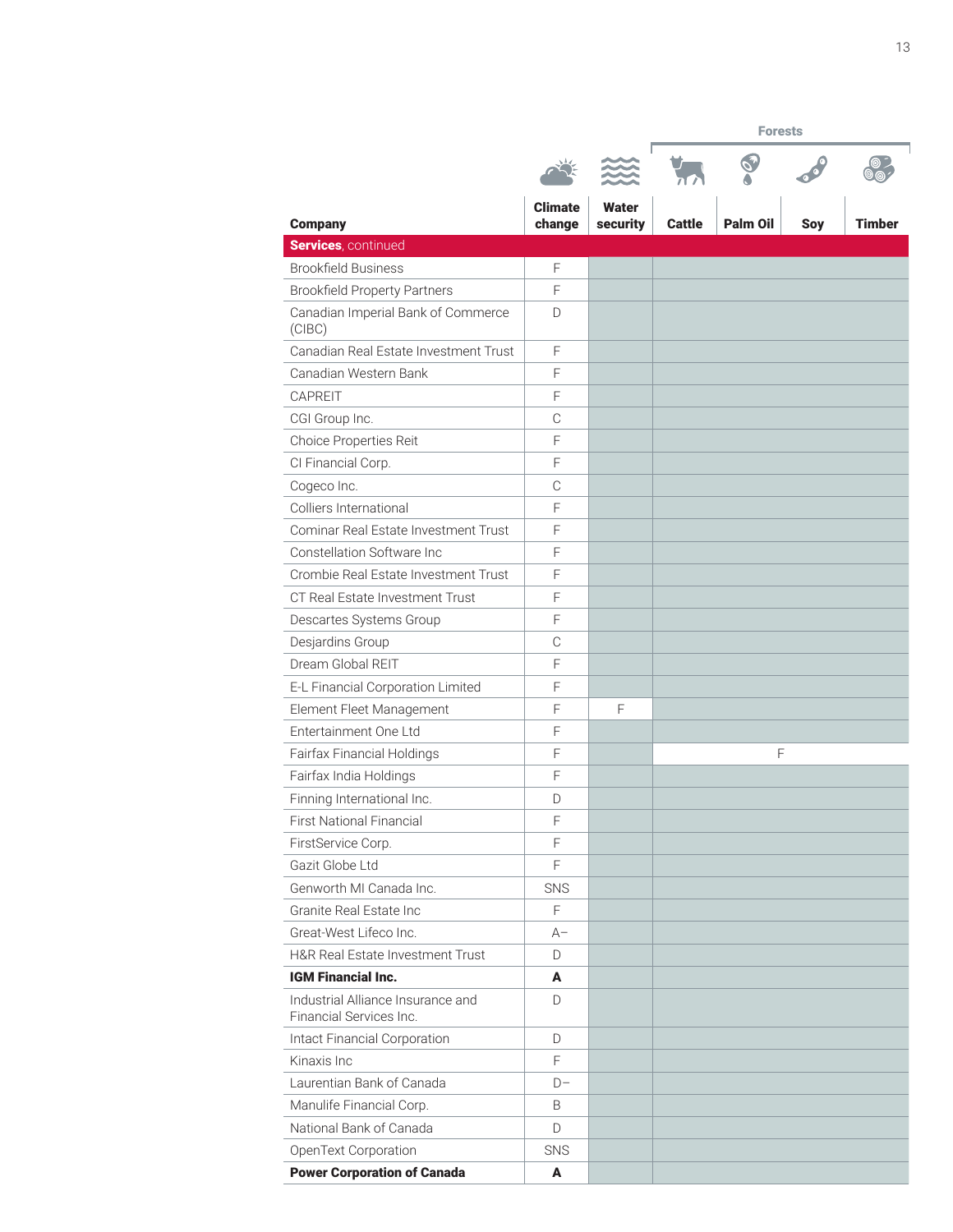f

| <b>Company</b>                                | <b>Climate</b><br>change | <b>Water</b><br>security | <b>Cattle</b> | <b>Palm Oil</b> | Soy | <b>Timber</b> |
|-----------------------------------------------|--------------------------|--------------------------|---------------|-----------------|-----|---------------|
| Services, continued                           |                          |                          |               |                 |     |               |
| <b>Power Financial Corporation</b>            | A                        |                          |               |                 |     |               |
| Pure Industrial Real Estate Trust             | E                        |                          |               |                 |     |               |
| Ouebecor Inc.                                 | D                        |                          |               | SNS             |     |               |
| RioCan Real Estate Investment Trust           | F                        |                          |               |                 |     |               |
| Ritchie Bros. Auctioneers Incorporated        | $D -$                    |                          |               |                 |     |               |
| Rogers Communications Inc.                    | C                        |                          |               |                 |     |               |
| Royal Bank of Canada                          | $\mathcal{C}$            |                          |               |                 |     |               |
| Shaw Communications Inc.                      | F                        |                          |               |                 |     |               |
| Shopify Inc                                   | D                        |                          |               |                 |     |               |
| Smart Real Estate Investment Trust            | F                        |                          |               |                 |     |               |
| Stantec Inc.                                  | $A -$                    |                          |               |                 |     |               |
| Sun Life Financial Inc.                       | C                        |                          |               |                 |     |               |
| TD Bank Group                                 | $A-$                     |                          |               |                 |     |               |
| Telus Corporation                             | B                        |                          |               |                 |     |               |
| The Stars Group Inc                           | F                        |                          |               |                 |     |               |
| Thomson Reuters Corporation                   | B                        |                          |               |                 |     |               |
| <b>TMX Group Limited</b>                      | F                        |                          |               |                 |     |               |
| Toromont Industries Ltd.                      | $D-$                     |                          |               |                 |     |               |
| Transcontinental Inc.                         | C                        |                          |               |                 |     | C             |
| <b>Wheaton Precious Metals</b>                | C                        |                          |               |                 |     |               |
| <b>WSP</b>                                    | B                        |                          |               |                 |     |               |
| <b>Transportation services</b>                |                          |                          |               |                 |     |               |
| Air Canada                                    | C                        |                          |               |                 |     |               |
| Brookfield Infrastructure Partner L.P.        | F                        |                          |               |                 |     |               |
| <b>Canadian National Railway Company</b>      | A                        |                          |               |                 |     |               |
| Canadian Pacific Railway                      | C                        |                          |               |                 |     |               |
| TFI International Inc.                        | F                        |                          |               |                 |     |               |
| WestJet Airlines Ltd.                         | F                        |                          |               |                 |     |               |
| Westshore Terminals Investment<br>Corporation | F                        |                          |               |                 |     |               |

|            | Company achieved A List status for<br>this program                         |
|------------|----------------------------------------------------------------------------|
|            | Company failed to disclose for this<br>program                             |
| <b>SNS</b> | Company submitted but was not<br>scored                                    |
| SA         | See another response (included under<br>parent company)                    |
|            | Company was not requested to<br>disclose for this program                  |
|            | Company disclosed voluntarily for this<br>program (i.e. was not requested) |
|            | Company did not report on this<br>commodity for this program               |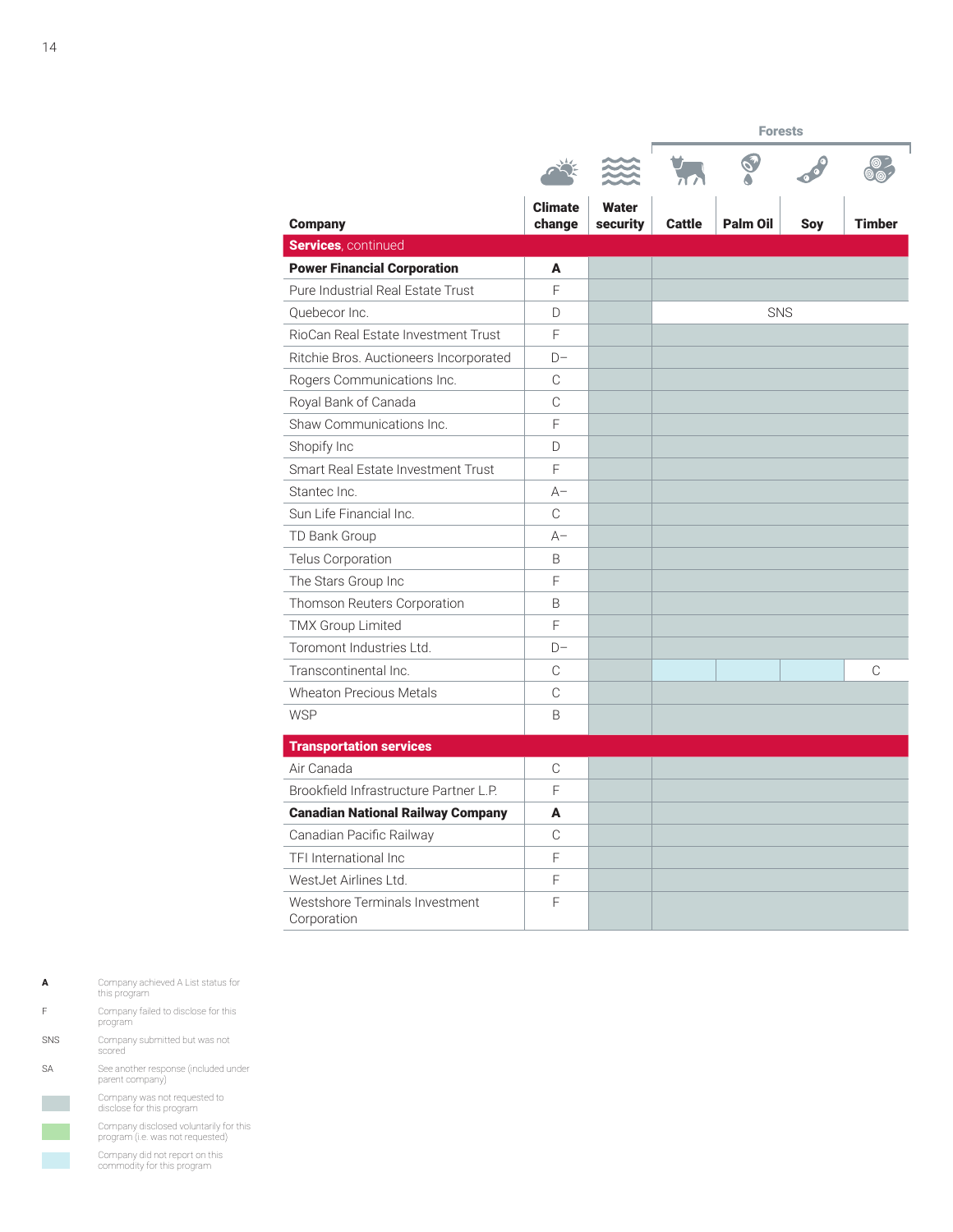# APPENDIX I: CDP ACTIVITY CLASSIFICATION SYSTEM (CDP-ACS)

In order to allocate sector-specific questions to companies, CDP has developed a new Activity Classification System. This is a framework used to categorize companies by the most relevant sectors. It focuses on the diverse activities from which companies derive revenue and associates these with the impacts to their business from climate change, water security and deforestation. As a result, this new approach ensures a better understanding of company actions according to their environmental risk, opportunity and impact and is essential for better comparability of data.

CDP-ACS is a three-tiered system comprised of (from bottom-up) Activity, Activity Group and Industry.

CDP-ACS copyright and licensed use The copyright to CDP-ACS is owned by CDP Worldwide, a registered charity number 1122330 and a company limited by guarantee, registered in England number 05013650. Any use of any part of the CDP-ACS must be licensed by CDP. Any unauthorized use is prohibited and CDP reserves the right to protect its copyright by all legal means necessary. Contact [respond@cdp.net](mailto:respond%40cdp.net?subject=) for details.

| <b>CDP industry</b>              | <b>CDP activity group</b>    | <b>CDP</b> activity               |
|----------------------------------|------------------------------|-----------------------------------|
| <b>Apparel</b>                   | Apparel design               | Apparel & footwear design         |
|                                  |                              | Apparel & footwear                |
|                                  | Textiles & fabric goods      | Luggage & bags                    |
|                                  |                              | <b>Textiles</b>                   |
|                                  |                              | Biotechnology                     |
|                                  | Biotech & pharma             | Pharmaceuticals                   |
| Biotech, health care &<br>pharma | Health care provision        | Health care facilities            |
|                                  | Medical equipment & supplies | Health care supplies              |
|                                  |                              | Medical equipment                 |
|                                  |                              | Cocoa bean farming                |
|                                  |                              | Cotton farming                    |
|                                  |                              | Fruit farming                     |
|                                  |                              | Grain & corn farming              |
|                                  |                              | Other crop farming                |
|                                  | Crop farming                 | Other oilseed farming             |
|                                  |                              | Palm oil farming                  |
|                                  |                              | Rice farming                      |
|                                  |                              | Soybean farming                   |
|                                  |                              | Sugarcane farming                 |
|                                  |                              | Vegetable farming                 |
|                                  |                              | Aquaculture                       |
|                                  | Fish & animal farming        | Cattle farming                    |
|                                  |                              | Fishing                           |
|                                  |                              | Poultry & other animal farming    |
| Food, beverage &                 |                              | Alcoholic beverages               |
| agriculture                      |                              | Animal processing                 |
|                                  |                              | Baked goods & cereals             |
|                                  | Food & beverage processing   | Chocolate confection              |
|                                  |                              | Coffee                            |
|                                  |                              | Dairy & egg products              |
|                                  |                              | Fruit, nut & vegetable processing |
|                                  |                              | Grain & corn milling              |
|                                  |                              | Non-alcoholic beverages           |
|                                  |                              | Non-chocolate confection          |
|                                  |                              | Oilseed processing                |
|                                  |                              | Other food processing             |
|                                  |                              | Palm oil processing               |
|                                  |                              | Seafood processing                |
|                                  |                              | Soybean processing                |
|                                  |                              | Sugar                             |
|                                  |                              | Tea                               |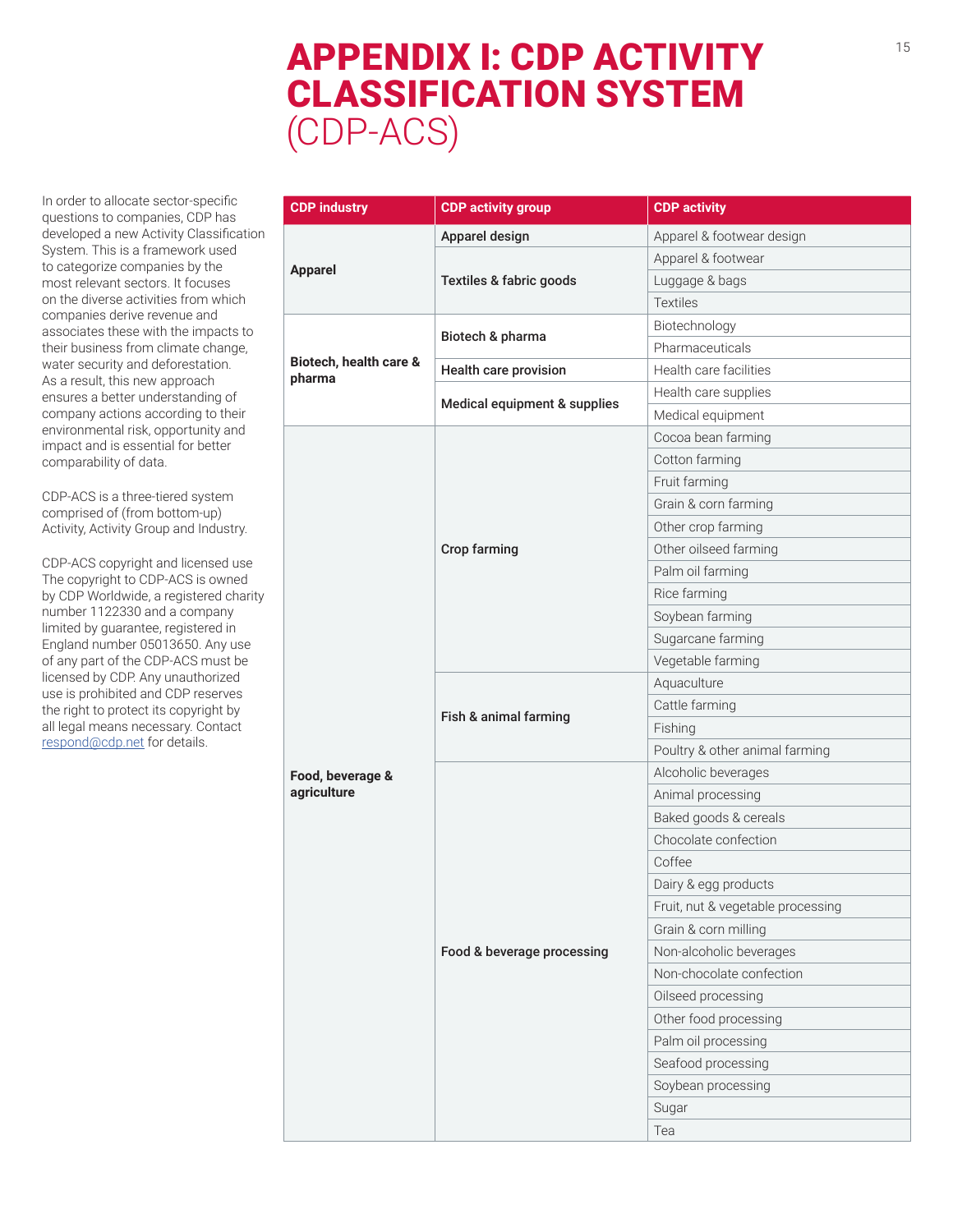| <b>CDP</b> industry             | <b>CDP activity group</b>                  | <b>CDP activity</b>                                   |  |
|---------------------------------|--------------------------------------------|-------------------------------------------------------|--|
| Food, beverage &<br>agriculture |                                            | Logging                                               |  |
|                                 | Logging & rubber tapping                   | Rubber farming                                        |  |
|                                 | <b>Tobacco</b>                             | Tobacco products                                      |  |
|                                 | Coal mining                                | Coal extraction & processing                          |  |
|                                 |                                            | Natural gas extraction                                |  |
|                                 | Oil & gas extraction & production          | Oil & gas extraction                                  |  |
| <b>Fossil fuels</b>             | Oil & gas processing                       | Oil & gas refining                                    |  |
|                                 | Oil & gas retailing                        | Oil & gas marketing & retailing                       |  |
|                                 | Oil & gas storage & transportation         | Oil & gas pipelines & storage                         |  |
|                                 |                                            | Fast food                                             |  |
| <b>Hospitality</b>              | Bars, hotels & restaurants                 | Food & beverage amenities                             |  |
|                                 |                                            | Hotels & lodging                                      |  |
|                                 |                                            | Building sub-contractors                              |  |
|                                 |                                            | Energy infrastructure                                 |  |
|                                 |                                            | Non-residential building construction                 |  |
|                                 | Construction                               | Renewable energy construction                         |  |
|                                 |                                            | Residential building construction                     |  |
|                                 |                                            | Transportation infrastructure & other<br>construction |  |
|                                 |                                            | Utility line construction                             |  |
| <b>Infrastructure</b>           | <b>Energy utility networks</b>             | Electricity networks                                  |  |
|                                 |                                            | Gas utilities                                         |  |
|                                 | Land & property ownership &<br>development | Infrastructure upkeep & management                    |  |
|                                 |                                            | Land sales & leasing                                  |  |
|                                 |                                            | Real estate owners & developers                       |  |
|                                 |                                            | Recycling                                             |  |
|                                 | Non-energy utilities                       | Waste management                                      |  |
|                                 |                                            | Waste water management                                |  |
|                                 |                                            | Water supply networks                                 |  |
|                                 |                                            | Government agencies                                   |  |
| <b>International bodies</b>     | <b>International bodies</b>                | Government regional                                   |  |
|                                 |                                            | Supranationals                                        |  |
| <b>Manufacturing</b>            |                                            | <b>Batteries</b>                                      |  |
|                                 | Electrical & electronic equipment          | Communication equipment                               |  |
|                                 |                                            | Computer hardware                                     |  |
|                                 |                                            | Electrical equipment                                  |  |
|                                 |                                            | Electronic components                                 |  |
|                                 |                                            | Electronic equipment                                  |  |
|                                 |                                            | Household appliances                                  |  |
|                                 |                                            | Semiconductors                                        |  |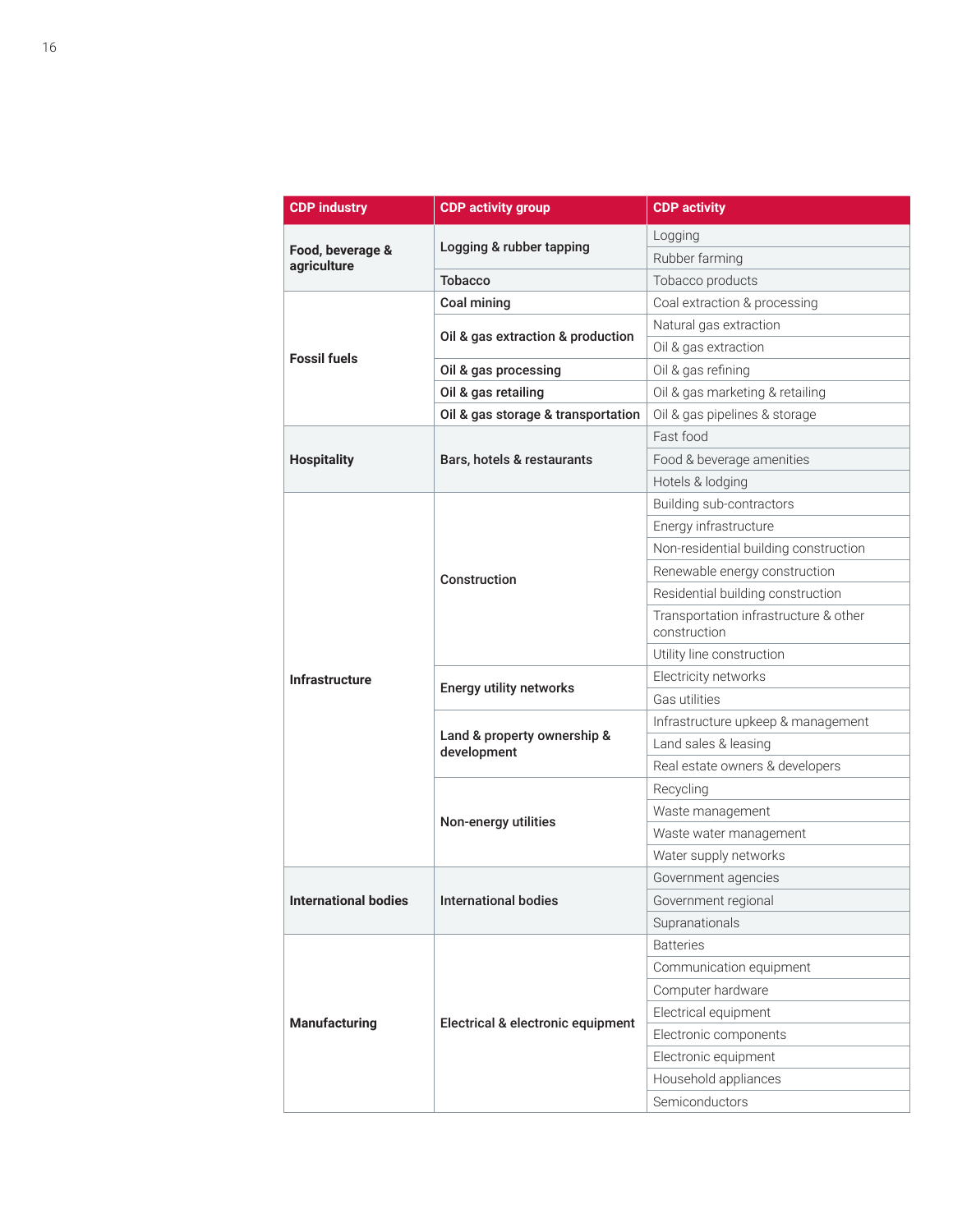| <b>CDP industry</b>  | <b>CDP activity group</b>       | <b>CDP activity</b>                             |
|----------------------|---------------------------------|-------------------------------------------------|
|                      |                                 | Accessories                                     |
|                      |                                 | Furniture                                       |
|                      | Leisure & home manufacturing    | Homeware                                        |
|                      |                                 | Sporting goods                                  |
|                      |                                 | Toys & games                                    |
|                      |                                 | Munitions                                       |
|                      | Light manufacturing             | Other containers & packaging                    |
|                      |                                 | Pollution control equipment                     |
|                      |                                 | <b>Tires</b>                                    |
|                      |                                 | Fabricated metal components                     |
|                      | Metal products manufacting      | Metal containers & packaging                    |
|                      |                                 | Paper packaging                                 |
|                      | Paper products & packaging      | Paper products                                  |
|                      | Plastic product manufacturing   | Plastic products                                |
| <b>Manufacturing</b> |                                 | Agriculture, construction & mining<br>machinery |
|                      | Powered machinery               | Engines & motors                                |
|                      |                                 | Industrial machinery                            |
|                      |                                 | Other vehicle equipment & systems               |
|                      | Renewable energy equipment      | Other renewable energy equipment                |
|                      |                                 | Solar energy equipment                          |
|                      | <b>Transportation equipment</b> | Aerospace                                       |
|                      |                                 | Alternative vehicles                            |
|                      |                                 | Automobiles                                     |
|                      |                                 | Heavy vehicles                                  |
|                      |                                 | Railroad rolling stock                          |
|                      |                                 | Recreational vehicles                           |
|                      |                                 | Shipbuilding                                    |
|                      | Wood & rubber products          | Finished wood products                          |
|                      |                                 | Rubber products                                 |
| <b>Materials</b>     | <b>Cement &amp; concrete</b>    | Cement                                          |
|                      |                                 | Concrete products                               |
|                      |                                 | Agricultural chemicals                          |
|                      |                                 | <b>Basic plastics</b>                           |
|                      |                                 | <b>Biofuels</b>                                 |
|                      | <b>Chemicals</b>                | Inorganic base chemicals                        |
|                      |                                 | Nitrogenous fertilizers                         |
|                      |                                 | Non-nitrogenous fertilizer                      |
|                      |                                 | Other base chemicals                            |
|                      |                                 | Personal care & household products              |
|                      |                                 | Specialty chemicals                             |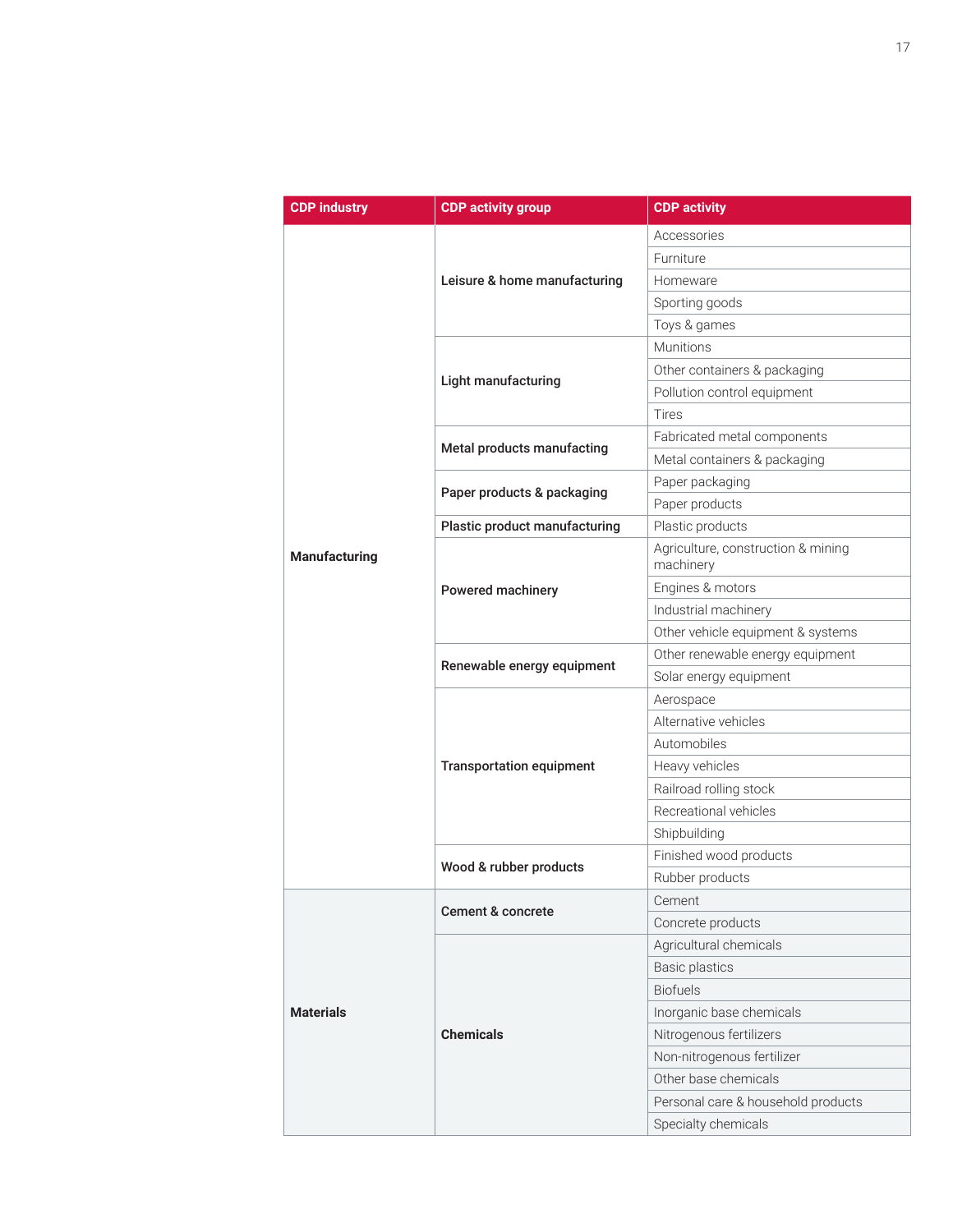| <b>CDP industry</b>     | <b>CDP activity group</b>                             | <b>CDP</b> activity                                         |  |
|-------------------------|-------------------------------------------------------|-------------------------------------------------------------|--|
|                         |                                                       | Aluminum                                                    |  |
|                         |                                                       | Copper                                                      |  |
|                         | Metal smelting, refining &<br>forming                 | Iron & steel                                                |  |
|                         |                                                       | Metal processing                                            |  |
|                         |                                                       | Other non-ferrous metals                                    |  |
|                         |                                                       | Precious metals                                             |  |
|                         | Metallic mineral mining                               | Bauxite mining                                              |  |
|                         |                                                       | Iron ore mining                                             |  |
| <b>Materials</b>        |                                                       | Other non-ferrous ore mining                                |  |
|                         |                                                       | Precious metals & minerals mining                           |  |
|                         |                                                       | Ceramics                                                    |  |
|                         | Other minerals                                        | Glass products                                              |  |
|                         |                                                       | Other non-wood building materials                           |  |
|                         | Other mineral mining                                  | Other non-metallic minerals                                 |  |
|                         |                                                       | Pulp & paper mills                                          |  |
|                         | Wood & paper materials                                | Sawmills & wood materials                                   |  |
|                         | Biomass & waste generation                            | Waste generation                                            |  |
|                         | Nuclear power generation                              | Nuclear generation                                          |  |
|                         |                                                       | Biomass generation                                          |  |
|                         | Renewable power generation                            | Geothermal generation                                       |  |
|                         |                                                       | Hydro generation                                            |  |
| <b>Power generation</b> |                                                       | Other renewable generation                                  |  |
|                         |                                                       | Solar generation                                            |  |
|                         |                                                       | Wind generation                                             |  |
|                         |                                                       | CCGT generation                                             |  |
|                         | Thermal power generation                              | Coal generation                                             |  |
|                         |                                                       | Non-CCGT generation                                         |  |
|                         | Convenience retail                                    | Hypermarkets & superstores                                  |  |
|                         |                                                       | Supermarkets, food & drugstores                             |  |
|                         |                                                       | Apparel stores                                              |  |
|                         | Discretionary retail                                  | Department stores                                           |  |
|                         |                                                       | Discretionary delivery retail                               |  |
|                         |                                                       | Specialist retail                                           |  |
| Retail                  | Trading, wholesale, distribution,<br>rental & leasing | Agricultural products wholesale                             |  |
|                         |                                                       | Animal products wholesale                                   |  |
|                         |                                                       | Biofuel supply                                              |  |
|                         |                                                       | Chemicals wholesale & distribution                          |  |
|                         |                                                       | Construction & guilding materials dealing &<br>distribution |  |
|                         |                                                       | Consumer goods wholesale & rental                           |  |
|                         |                                                       | Food & beverage wholesale                                   |  |
|                         |                                                       | Home & office wholesale                                     |  |
|                         |                                                       | Industrial machinery distribution                           |  |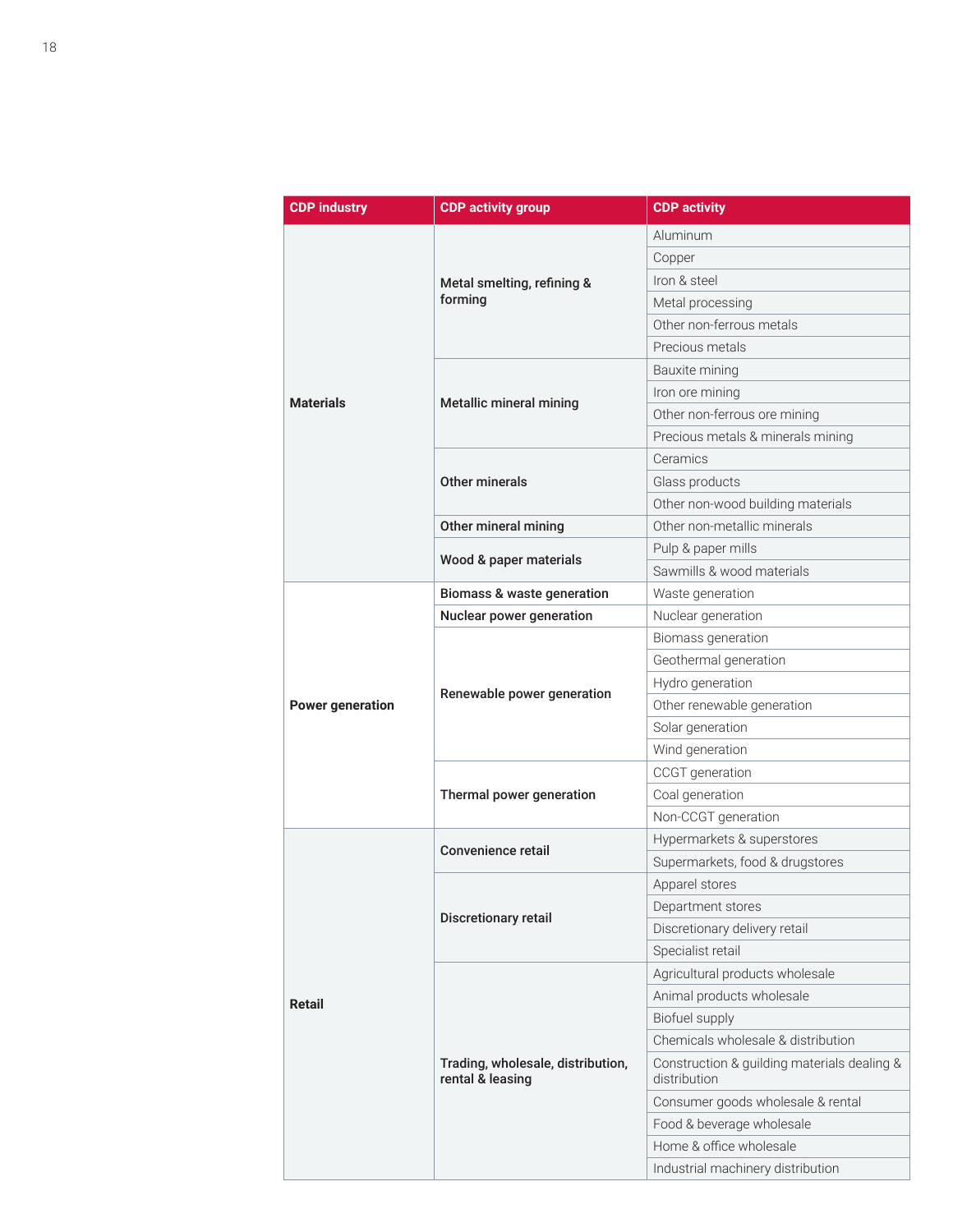| <b>CDP industry</b> | <b>CDP activity group</b>                             | <b>CDP</b> activity                                       |  |  |
|---------------------|-------------------------------------------------------|-----------------------------------------------------------|--|--|
| <b>Retail</b>       | Trading, wholesale, distribution,<br>rental & leasing | Metals supply, wholesale & trading                        |  |  |
|                     |                                                       | Pharma & health care supplies wholesale &<br>distribution |  |  |
|                     |                                                       | Technology hardware wholesale &<br>distribution           |  |  |
|                     |                                                       | Textile & apparel wholesale                               |  |  |
|                     |                                                       | Transportation equipment wholesale &<br>dealing           |  |  |
|                     |                                                       | Vehicles & machinery rental & leasing                     |  |  |
|                     |                                                       | Wood & paper wholesale                                    |  |  |
|                     |                                                       | Commercial services                                       |  |  |
|                     | <b>Commercial &amp; consumer services</b>             | Consumer services                                         |  |  |
|                     |                                                       | Travel services                                           |  |  |
|                     |                                                       | Asset managers                                            |  |  |
|                     | <b>Financial services</b>                             | <b>Banks</b>                                              |  |  |
|                     |                                                       | Insurance                                                 |  |  |
|                     |                                                       | <b>REIT</b>                                               |  |  |
|                     |                                                       | Energy services & equipment                               |  |  |
|                     | Industrial support services                           | Industrial services                                       |  |  |
|                     |                                                       | Mining & metals support services                          |  |  |
|                     |                                                       | Transportation support services                           |  |  |
|                     | IT & software development                             | IT services                                               |  |  |
| <b>Services</b>     |                                                       | Software                                                  |  |  |
|                     |                                                       | Media                                                     |  |  |
|                     | Media, telecommunications &<br>data center services   | Servers & data centers                                    |  |  |
|                     |                                                       | Telecommunications services                               |  |  |
|                     |                                                       | Education services                                        |  |  |
|                     | Other services                                        | Health care services                                      |  |  |
|                     |                                                       | Real estate services                                      |  |  |
|                     | Print & publishing services                           | Print publishing                                          |  |  |
|                     |                                                       | Printing services                                         |  |  |
|                     |                                                       | Engineering services                                      |  |  |
|                     | Specialized professional services                     | Other financial                                           |  |  |
|                     |                                                       | Other professional services                               |  |  |
|                     | Web & marketing services                              | Marketing                                                 |  |  |
|                     |                                                       | Web-based services                                        |  |  |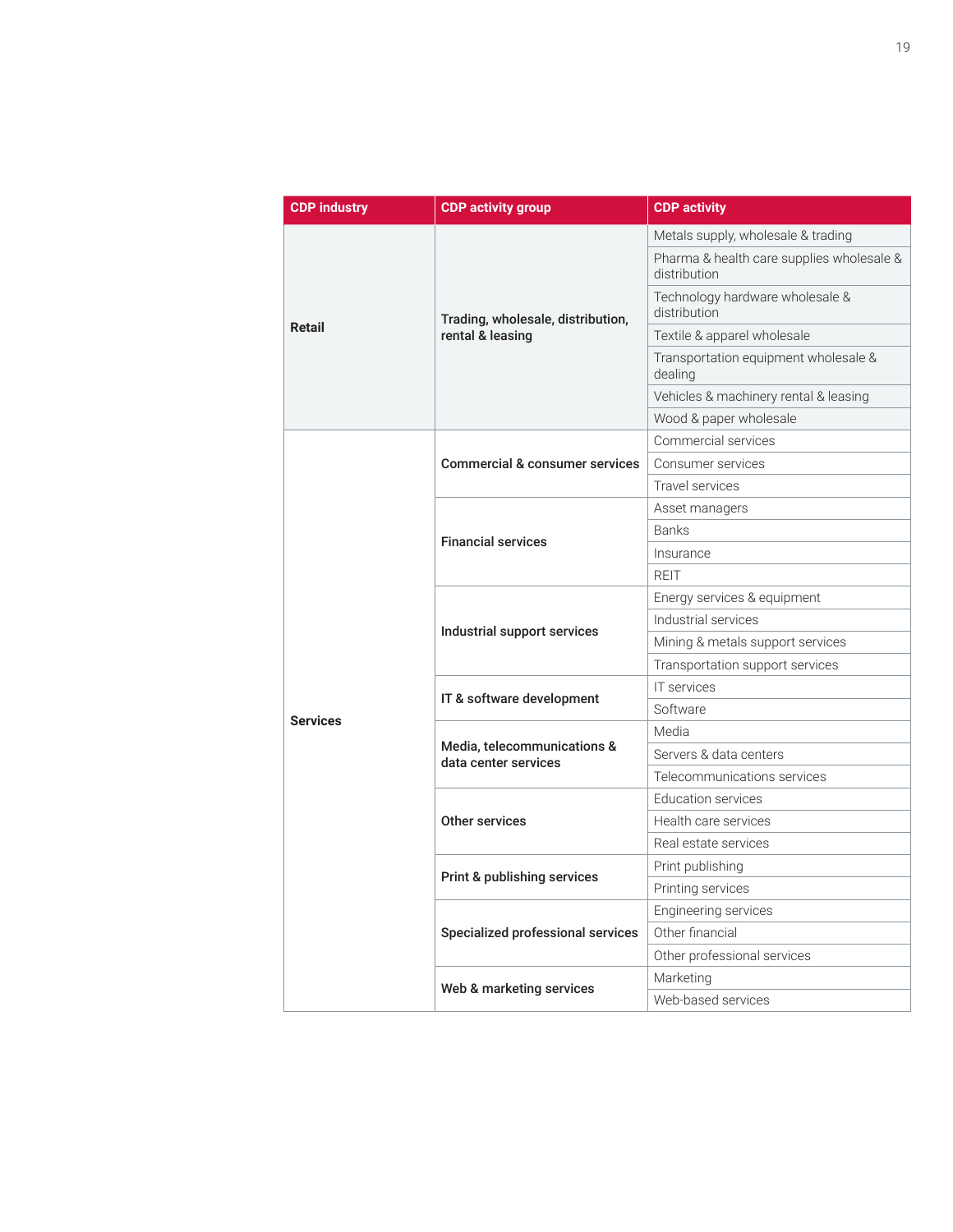| <b>CDP industry</b>               | <b>CDP activity group</b>        | <b>CDP activity</b>     |
|-----------------------------------|----------------------------------|-------------------------|
| <b>Transportation</b><br>services |                                  | Air freight             |
|                                   | Air transport                    | Passenger airlines      |
|                                   | Intermodal transport & logistics | Intermodal transport    |
|                                   |                                  | Logistics $-$ 3rd party |
|                                   |                                  | Logistics $-$ transport |
|                                   |                                  | Cruise lines & ferries  |
|                                   | Marine transport                 | Marine freight          |
|                                   | Rail transport                   | Passenger rail          |
|                                   |                                  | Rail freight            |
|                                   |                                  | Bus & taxi              |
|                                   | Road transport                   | Road freight            |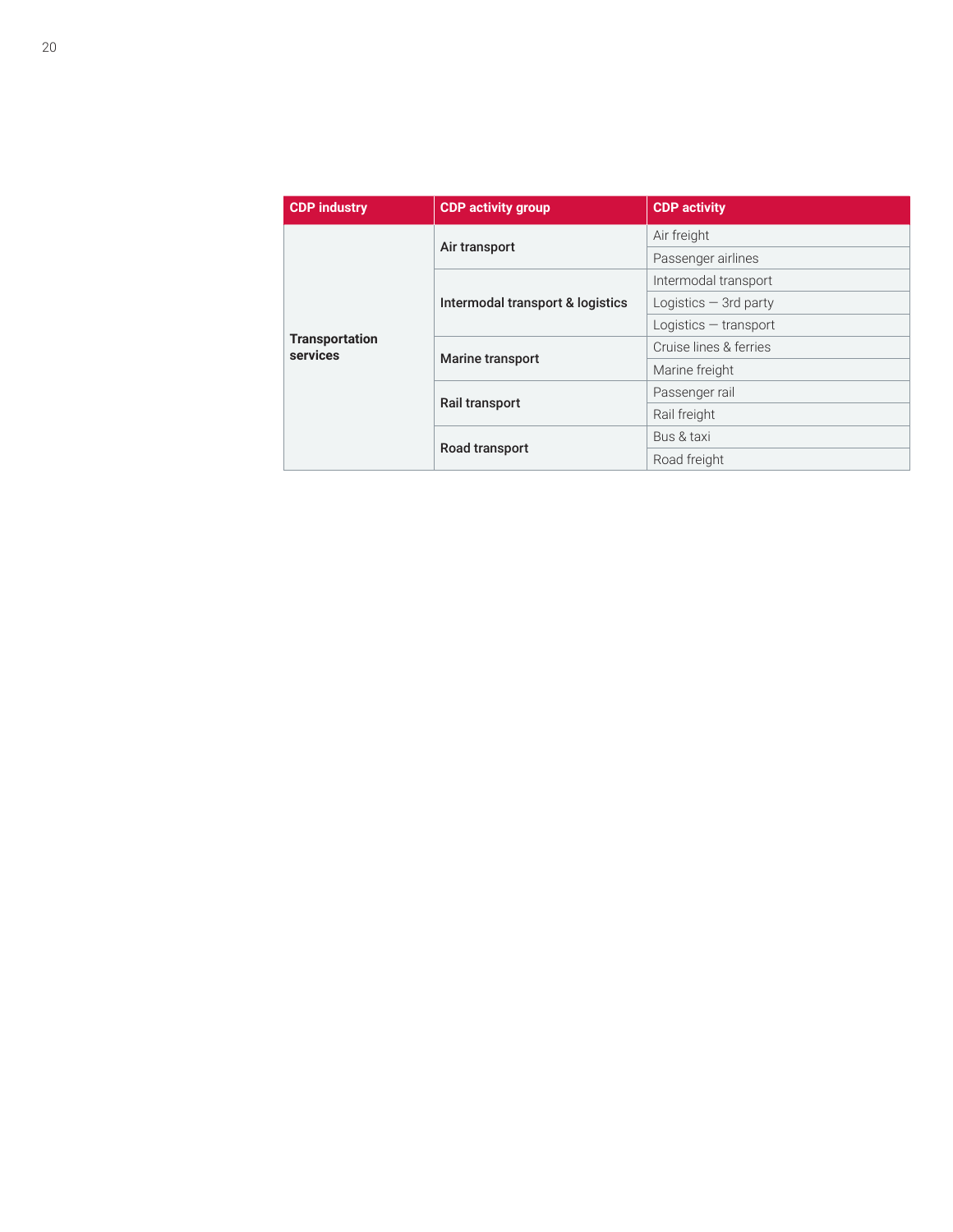# APPENDIX II: INVESTOR MEMBERS AND SIGNATORIES

### Investor members

### ACTIAM

Aegon Allianz Global Investors

Aviva Investors

Aviva plc

AXA Investment Managers

Baillie Gifford & Co. Bank of America

Bluebay Asset Management LLP

Boston Common Asset Management, LLC

British Columbia Investment Management Corporation

Caisse des Dépôts

California Public Employees' Retirement System (CalPERS)

California State Teachers' Retirement System (CalSTRS)

Calvert Investment Management, Inc

Canada Pension Plan Investment Board (CPPIB)

Capricorn Investment Group

Catholic Super

CCLA Investment Management Ltd.

ClearBridge Investments

Danske Bank A/S

EdenTree Investment Management

Edmond de Rothschild Asset Management

Environment Agency Pension Fund

Ethos Foundation

Etica SGR Eurizon Capital SGR S.p.A. Fondaction CSN FUNDAÇÃO ITAUBANCO Generation Investment Management GMO LLC Goldman Sachs Asset Management Hang Seng Bank Hermes Fund Managers HSBC Global Asset Management HSBC Holdings plc Itaú Asset Management S.A Janus Henderson Investors Jupiter Asset Management Kames Capital KEVA Legal and General Investment Management Legg Mason, Inc. London Pensions Fund Authority M&G Investments Martin Currie Mongeral Aegon Seguros e Previdência S.A. National Australia Bank Neuberger Berman

New York State Common Retirement Fund (NYSCRF)

Nordea Investment Management

Norges Bank Investment Management (NBIM) Nuveen

OFI Global ÖKOWORLD LUX S.A. Ostrum Asset Management PREVI Caixa de Previdência dos Prudential PLC RAM Active Investments Rathbone Greenbank RBC Global Asset Management Real Grandeza Fundação de Robeco Rockefeller Asset Management A/S

Management (SICM)

Terra Alpha Investments LLC

UBS

University of California

Veritas Pension Insurance

Wellington Management Company LLP

Whitley Asset Management

21

Overlook Investments Limited

PFA Pension

Phillips, Hager & North Investment Management Ltd.

Funcionários do Banco do Brasil

Investments

Previdência e Assistência Social

RobecoSAM AG

Sampension KP Livsforsikring

**Schroders** 

Sompo Holdings, Inc

Sustainable Insight Capital

The Sustainability Group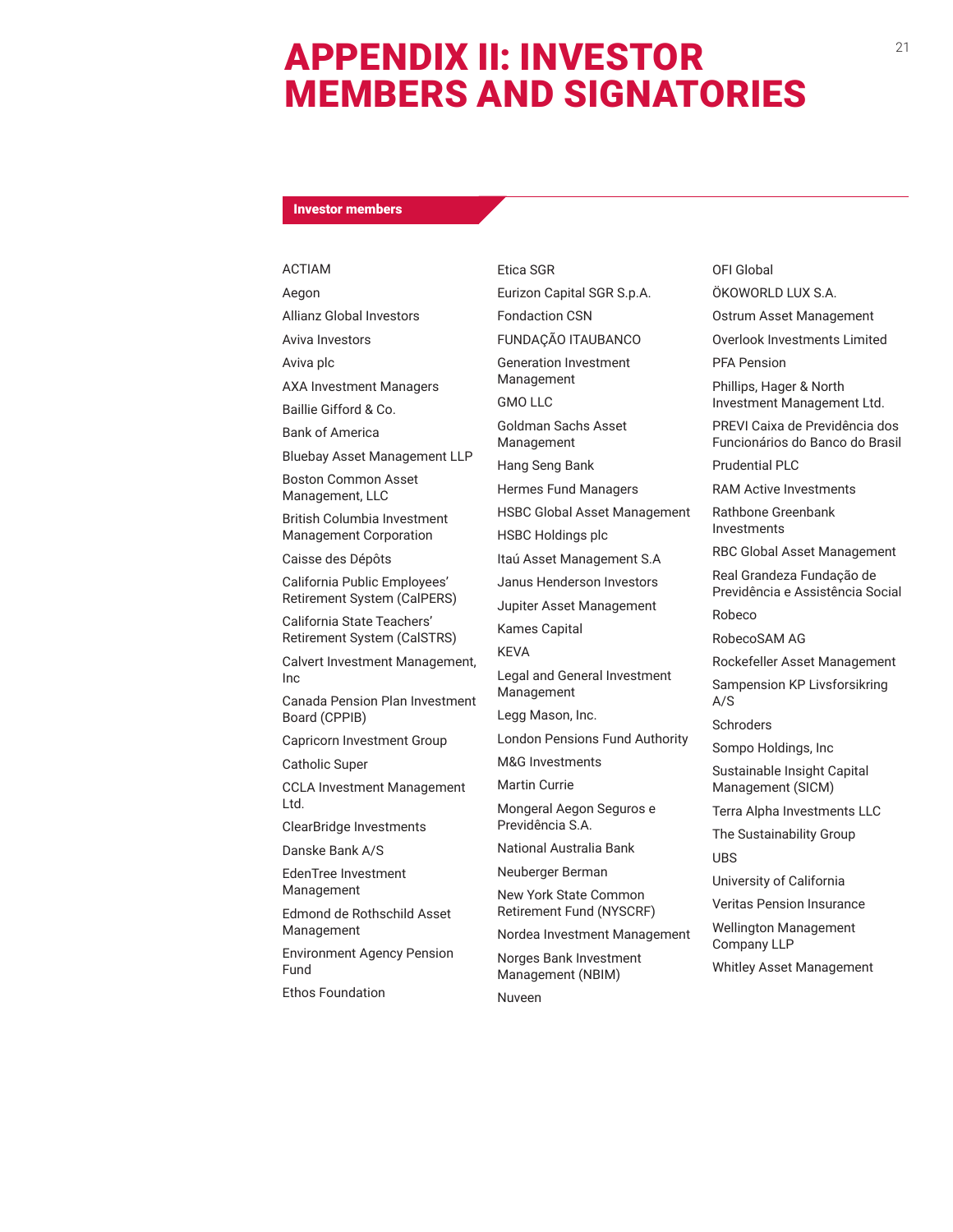# APPENDIX II: INVESTOR MEMBERS AND SIGNATORIES

# Investor signatories

1919 Investment Counsel

3Sisters Sustainable Management LLC

# AB

AberdeenStandard Investments

ABRAPP—Associação Brasileira das Entidades Fechadas de Previdência Complementar

Achmea BV

Addenda Capital Inc.

AGF Investment Inc.

Aktia Bank Plc

Alberta Investment Management Corporation (AIMCo)

Alberta Teachers Retirement Fund

Alecta

Amalgamated Bank

AMF

Amundi

ANBIMA—Associação Brasileira das Entidades dos Mercados Financeiro e de Capitais

Anima SGR

Antera Gestão de Recursos S.A.

APG Asset Management NV

Aquila Capital

Arabesque Asset Management

Arisaig Partners

Armstrong Asset Management

ASM Administradora de Recursos S.A.

Assicurazioni Generali Spa

ATI Asset Management

Atlantic Asset Management Pty Ltd.

ATP Group

Australia and New Zealand Banking Group

Australian Ethical Investment

AustralianSuper

Avaron Asset Management AS

CaixaBank

avesco Financial Services AG

AXA Group B3 S.A Banco Bradesco S/A Banco BTG Pactual SA Banco do Brasil S/A Banco Sabadell Banco Santander Bank J. Safra Sarasin AG Bank of Montreal Bank of Nova Scotia (Scotiabank) Bankinter Barclays Barnard College Barncancerfonden BASF Sociedade de Previdência Complementar Basler Kantonalbank BayernInvest Kapitalverwaltungsgesellschaft mbH BB Previdência—Fundo de Pensão Banco do Brasil BBC Pension Trust **BBVA** Bedfordshire Pension Fund BlackRock BMO Global Asset Management BNP Paribas Investment Partners BNY Mellon Brasilprev Seguros e Previdência S/A. Breckinridge Capital Advisors British Airways Pension Investment Management Limited Brown Advisory CAAT Pension Plan Caisse de dépôt et placement du Québec Caixa Econômica Federal S.A Caixa Geral de Depósitos

Caja Ingenieros Gestión, SGIIC California State University, Northridge Foundation Candriam Investors Group CAPESESP CareSuper Carnegie Fonder Cathay Financial Holding Catherine Donnelly Foundation CBF Church of England Funds CBRE Group, Inc. Celeste Funds Management Central Finance Board of the Methodist Church Change Investment Management China Development Financial Holdings Christian Brothers Investment Services Inc. Christian Super Church Commissioners for England Church Investment Group Church of England Pensions Board DNB CI Mutual Funds' Signature Global Advisors Clean Yield CM-CIC Asset Management CNP Assurances Columbia Threadneedle Investments Comerica Incorporated Comgest Commerzbank AG Commonwealth Superannuation Corporation Connecticut Retirement Plans and Trust Funds CPR AM Credit Agricole

Credit Suisse

All institutions listed above are signatories to the climate change, forests and water security requests, except where marked with a  $\blacktriangleleft$  symbol, indicating they are only signatories to the climate change request.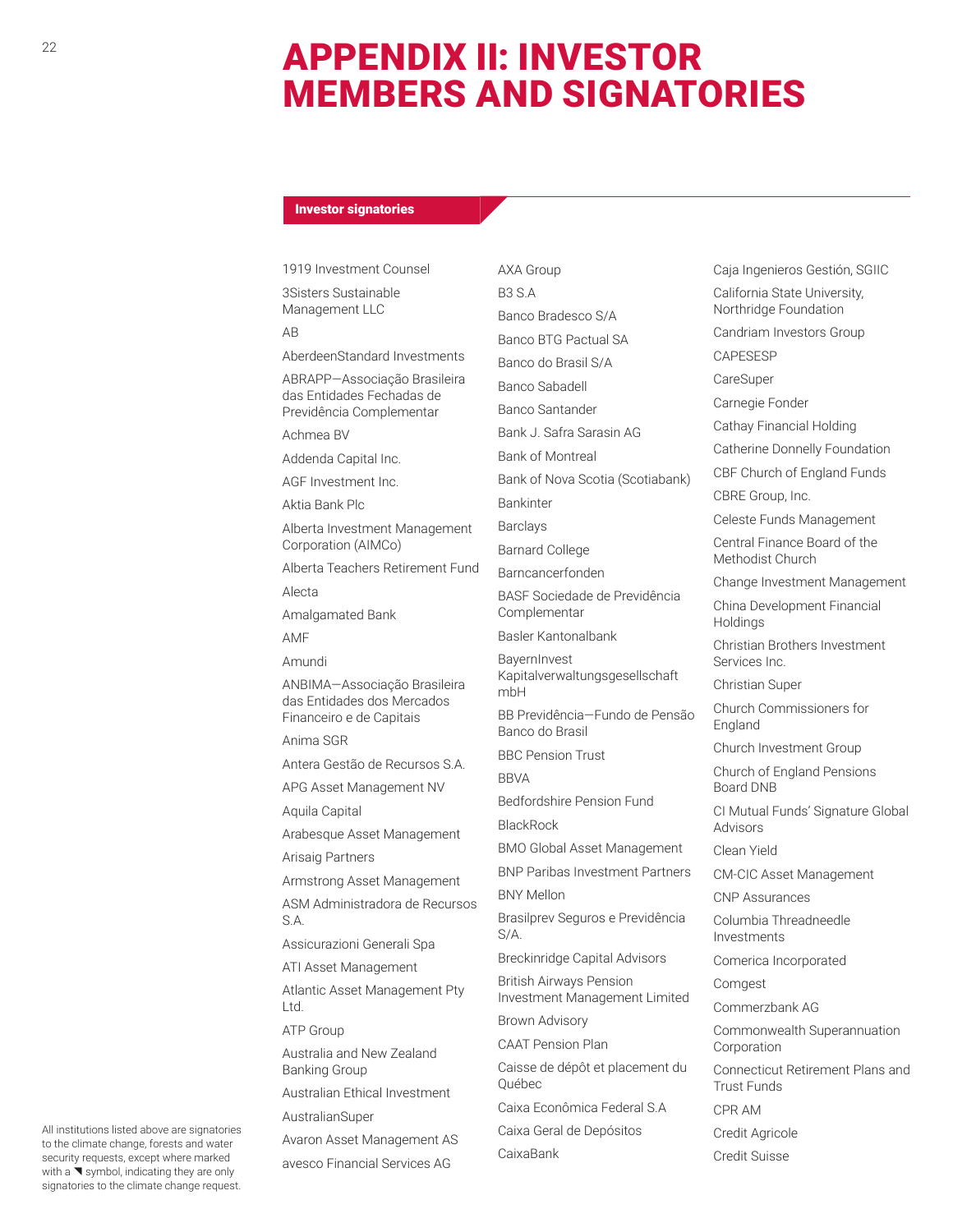Credito Valtellinese

CTBC Financial Holding Co., Ltd.

Daesung Capital Management

Daiwa Securities Group Inc.

Dana Investment Advisors

de Pury Pictet Turrettini & Cie S.A.

de Volksbank N.V.

DekaBank Deutsche Girozentrale

Desjardins Group

Deutsche Bank AG

Development Bank of Japan Inc.

DNB ASA

DNCA Investments

DNR Capital

Domini Impact Investments LLC

DWS Investment GmbH

Earth Capital Partners LLP

East Capital AB

Eaton Vance

Ecofi Investissements Groupe Credit Cooperatif

Ecofin—name changed to Tortoise Advisors U.K Ltd.

EGAMO

Electron Capital Partners

ELETRA Fundação Celg de Seguros e Previdência

Elo Mutual Pension Insurance Company

Environmental Investment Services Asia

Episcopal Diocese of Massachusetts

Epoch Investment Partners LLC

Epworth Investment Management

eQ Asset Management Ltd.

Essex Investment Management Company, LLC

Evangelical Lutheran Church in Canada Pension Plan for Clergy and Lay Workers

Evangelical Lutheran Foundation of Eastern Canada

Evangelisch-Luth. Kirche in Bayern

Evli Bank Plc

FACEB—Fundação de Previdência dos Empregados da CEB

FAELCE—Fundação Coelce de Seguridade Social

FAPERS - Fundação Assistencial e Previdenciária da Extensão Rural do Rio Grande do Sul

Federal Finance

FIM Asset Management

Financiere de l'Echiquier

FIPECq Fundação de Previdência Complementar dos Empregados e Servidores da FINEP, do IPEA, do CNPq

First Affirmative Financial Network

First Financial Holding Co

First State Superannuation Scheme

First Swedish National Pension Fund (AP1)

Firstrand Limited

Folketrygdfondet

Folksam

Fondazione Cariplo

Fondo Pegaso

Fondo Pensione Cometa Fonds de Réserve pour les

Retraites – FRR

Fonds de Solidarite FTQ

Formuesforvaltning Aktiv Forvaltning AS

Foundation North

Fourth Swedish National Pension Fund (AP4)

Friends Fiduciary

Fukoku Capital Management Inc

Fundação AMPLA de Seguridade Social

Fundação Chesf de Assistência e Seguridade Social—Fachesf

Fundação Corsandos Funcionários da Companhia Riograndense de Saneamento

Fundação de Assistência e Previdência Social do

BNDESFAPES

Fundação Viva de Previdência

FUNDIÁGUA—FUNDAÇÃO DE PREVIDENCIA COMPLEMENTAR DA CAESB

FUSAN—FUNDAÇÃO SANEPAR DE PREVIDENCIA E ASSISTENCIA SOCIAL

Genesis Investment Management

Genus Capital Management

Gjensidige Forsikring ASA

Globalance Bank

GLS Gemeinschaftsbank eG

Good Super

Government Employees Pension Service (GEPS)

Great Lakes Advisors

Greater Manchester Pension Fund

Green Century Capital Management

GROUPAMA EMEKLİLİK A.Ş.

GROUPAMA SİGORTA A.Ş.

GROUPE OFI AM

Grupo BTG Pactual

Grupo Financiero Banorte SAB de CV

Grupo Santander Brasil

Guardians of New Zealand Superannuation

Hana Financial Group

Harbour Asset Management

Harmonie Mutuelle

Harvard Management Company

HDFC Bank Ltd.

Healthcare of Ontario Pension Plan (HOOPP)

Heart of England Baptist Association

Helaba Invest Kapitalanlagegesellschaft mbH HESTA

Humanis

IDBI Bank Ltd.

IDFC Ltd.

IFM Investors

Iguana Investimentos

Ilmarinen Mutual Pension Insurance Company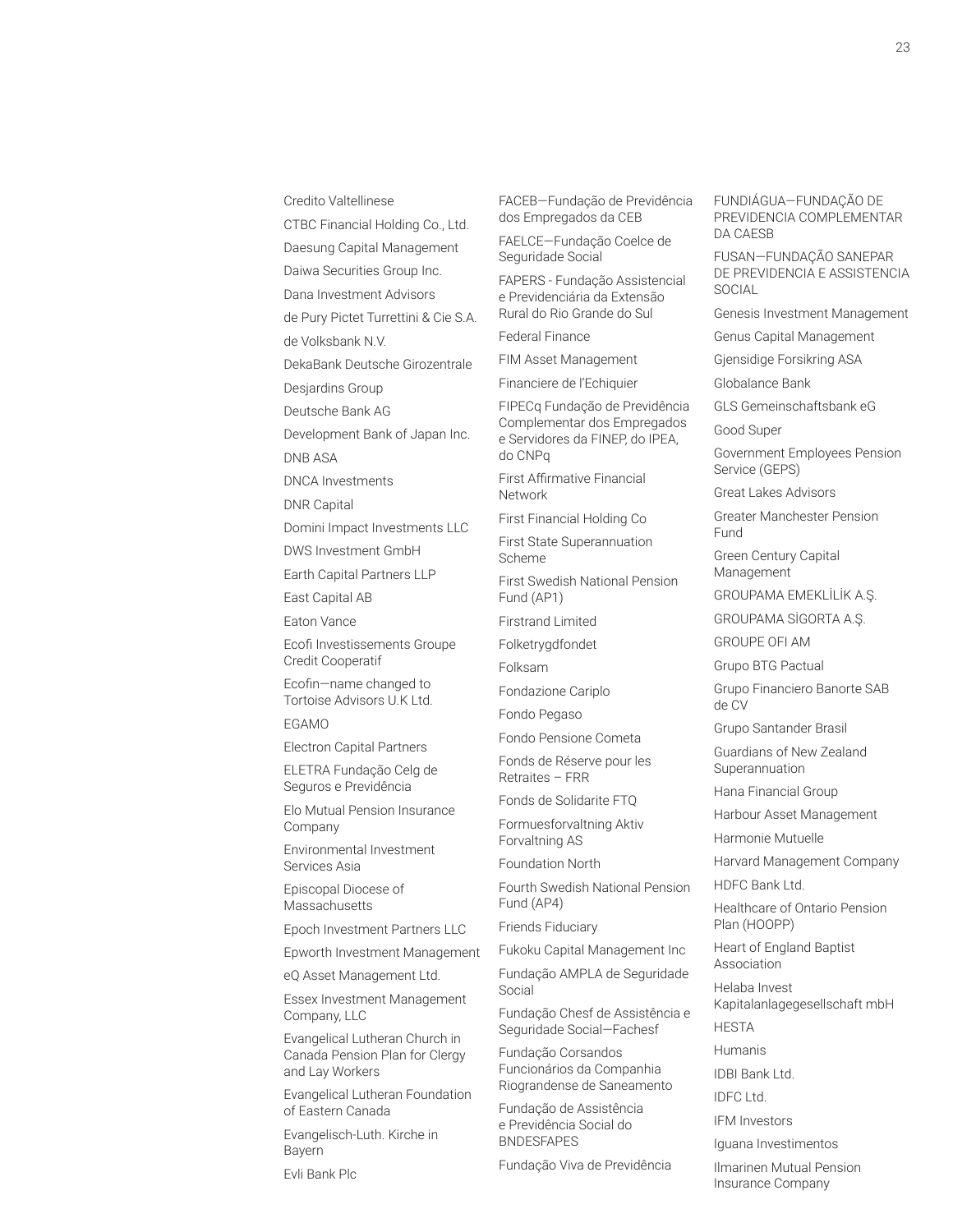### **Investor signatories**, continued

Impax Asset Management Group plc

Indusind Bank

Industrial Alliance Insurance and Financial Services Inc.

Industriens Pension

ING Group

Insight Investment Management (Global) Ltd.

Instituto Infraero de Seguridade Social INFRAPREV

Instituto Sebrae De Seguridade **SocialSEBRAEPREV** 

Insurance Australia Group

Integral Investimentos / BREI

Interfaith Center on Corporate Responsibility (ICCR)

Investec Asset Management

Investment Management Corporation of Ontario (IMCO)

Irish Life Investment Managers

Itaú Unibanco Holding S.A.

Jantz Management LLC

Jarislowsky Fraser Limited

JB FINANCIAL GROUP CO LTD.

Jesuits in Britain

JLens Investor Network

JPMorgan Chase & Co.

KB Financial Group

KBC Group

KBI Global Investors

KCPS and Company

KeyCorp

KfW Bankengruppe

KLP

KPA Pension

La Banque Postale Asset Management

La Française Group

Länsförsäkringar

LaSalle Investment Management

LBBW Asset Management Investmentgesellschaft mbH

Legato Capital Management LLC

LGPS Central Limited

LGT Capital Partners

Liontrust Asset Management PLC

Local Authority Pension Fund Forum

LocalTapiola Asset Management Ltd.

Lofoten Asset Management

LOGOS PORTFÖY YÖNETIMI A.Ş.

Lombard Odier

Lothian Pension Fund

LUCRF Super

Lutheran Council of Great Britain

Macquarie Group

Magellan Financial Group

Maine Public Employees Retirement System

Manulife Asset Management MAPFRE

Maple-Brown Abbott

Maryknoll Sisters

Maryland Capital Management

Maryland State Treasurer

Matthews International Capital Management, LLC

Mellon Investments Corporation

Mendesprev Sociedade Previdenciária

**Mercer** 

Mercy Investment Services, Inc.

Mergence Africa Investments

(Pty) Limited

Merseyside Pension Fund

Metropole Gestion

Metrus—Instituto de Seguridade Social

Metzler Asset Management GmbH

MFS Investment Management

Midwest Coalition for Responsible Investment

Miller/Howard Investments

Mirabaud Asset Management

Mirae Asset Global Investments Co. Ltd.

Mirova

Mirvac Group

Missionary Oblates of Mary Immaculate

Mistra, The Swedish Foundation for Strategic Environmental Research

Mitsubishi UFJ Financial Group, Inc.

Mitsubishi UFJ Trust and Banking Corporation

Mizuho Financial Group, Inc.

MN

Moneta Asset Management

Montanaro Asset Management

MP Investment Management A/S

MS&AD Insurance Group Holdings, Inc.

MTAA Superannuation Fund

Nanuk Asset Management

The Nathan Cummings Foundation

National Bank of Canada

National Treasury Management Agency

Natixis

Natural Investments LLC

NEI Investments

New South Wales Treasury Corporation (TCorp)

New York City Comptroller on behalf of the NYC pension funds

Newton Investment Management Limited

NGS Super

Nikko Asset Management Co., Ltd.

All institutions listed above are signatories to the climate change, forests and water security requests, except where marked with a  $\blacktriangleleft$  symbol, indicating they are only signatories to the climate change request.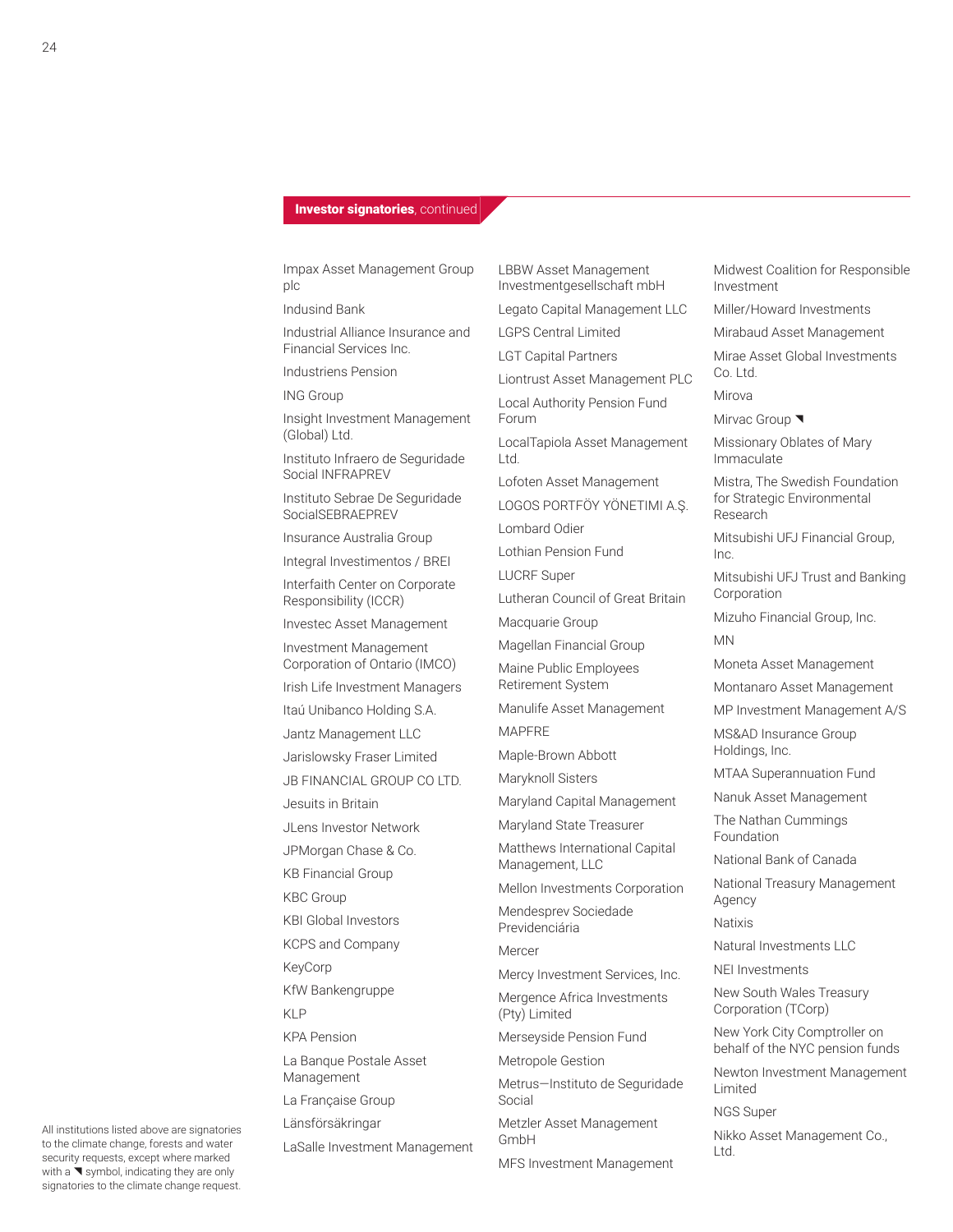25

Nissay Asset Management **Corporation** 

NN Group

Nomura Holdings, Inc.

North East Scotland Pension fund

Northern Ireland Local Government Officers' Superannuation Committee (NILGOSC)

Nykredit

Oddo & Cie

OMERS Administration Corporation

Ontario Teachers' Pension Plan

OP Wealth Management

Opplysningsvesenets fond (The Norwegian Church Endowment)

OPSEU Pension Trust (OP Trust)

P+(DIP/JOEP)

P1 Investment Management Ltd. PAI Partners

PanAgora Asset Management

Park Foundation

Parnassus Investments

Paul Hamlyn Foundation

PCJ Investment Counsel Ltd.

Pension Protection Fund PensionDanmark

Pensionskasse Stadt Zürich

Perpetual Investments

PGGM

Pictet AM

PIMCO

PKA

PNC Financial Services Group, Inc.

Power Finance Corporation

Presbyterian Church (USA)

PREVHAB PREVIDÊNCIA COMPLEMENTAR

PREVIG Sociedade de Previdência Complementar

PrevinorteFundação de Previdência Complementar Priests of the Sacred Heart, US Province Prologis

Province of St. Joseph of the Capuchin Order

Provinzial Rheinland Holding PSP Investments

QBE Insurance Group

QIC

Rabobank Group

Raiffeisen Kapitalanlage-Gesellschaft m.b.H.

Railpen Investments

REI Super

Reliance Capital Ltd.

Resona Bank, Limited

Rhode Island General Treasurer

Riverwater Partners LLC

Rothschild & Co

Ruffer LLP

Russell Investments

Samsung Fire & Marine Insurance

Sanso Investment Solution

Santa Fé Portfolios Ltda

Sarasin & Partners

Saskatchewan Healthcare Employees' Pension Plan

SEB Investment Management

Second Swedish National Pension Fund (AP2)

Seventh Swedish National Pension Fund (AP7)

Sisters of St Francis of Philadelphia

Sisters of St. Dominic of Caldwell NJ

Sjätte AP-fonden (AP6)

Skandia

Sociedade de Previdência Complementar da DataprevPrevdata

Societe Generale

Socrates Fund Management

SouthPeak Investment Management

Sparinvest

Sp-Fund Management Company Ltd.

Sprucegrove Investment Management Ltd.

Standard Chartered

State Bank of India

State Street Global Advisors (SSgA)

**StatewideSuper** 

Stewart Investors

Stone Harbor Investment Partners

Storebrand ASA

Strathclyde Pension Fund

Stratus Group

Sul América Investimentos Distribuidora de Títulos e Valores Mobiliários S.A.

Sumitomo Mitsui Financial Group

Sumitomo Mitsui Trust Asset Management Co., Ltd.

Sun Life Financial Inc.

Sustainable Capital

Svenska Handelsbanken

Svenska Kyrkan, Church of Sweden

Swedbank Robur Fonder

Swift Foundation

Swiss Re

Sycomore Asset Management

T. Rowe Price Associates, Inc.

T.GARANTİ BANKASI A.Ş.

T.SINAİ KALKINMA BANKASI A.Ş.

Taishin Financial Holdings

Tata Capital Limited

TD Asset Management (TD Asset Management Inc. and TDAM USA Inc.)

Tempis Capital Management Co., Ltd.

TfL Pension Fund

The Church Pension Fund

The Co-operators Group Limited

The Council of Lutheran Churches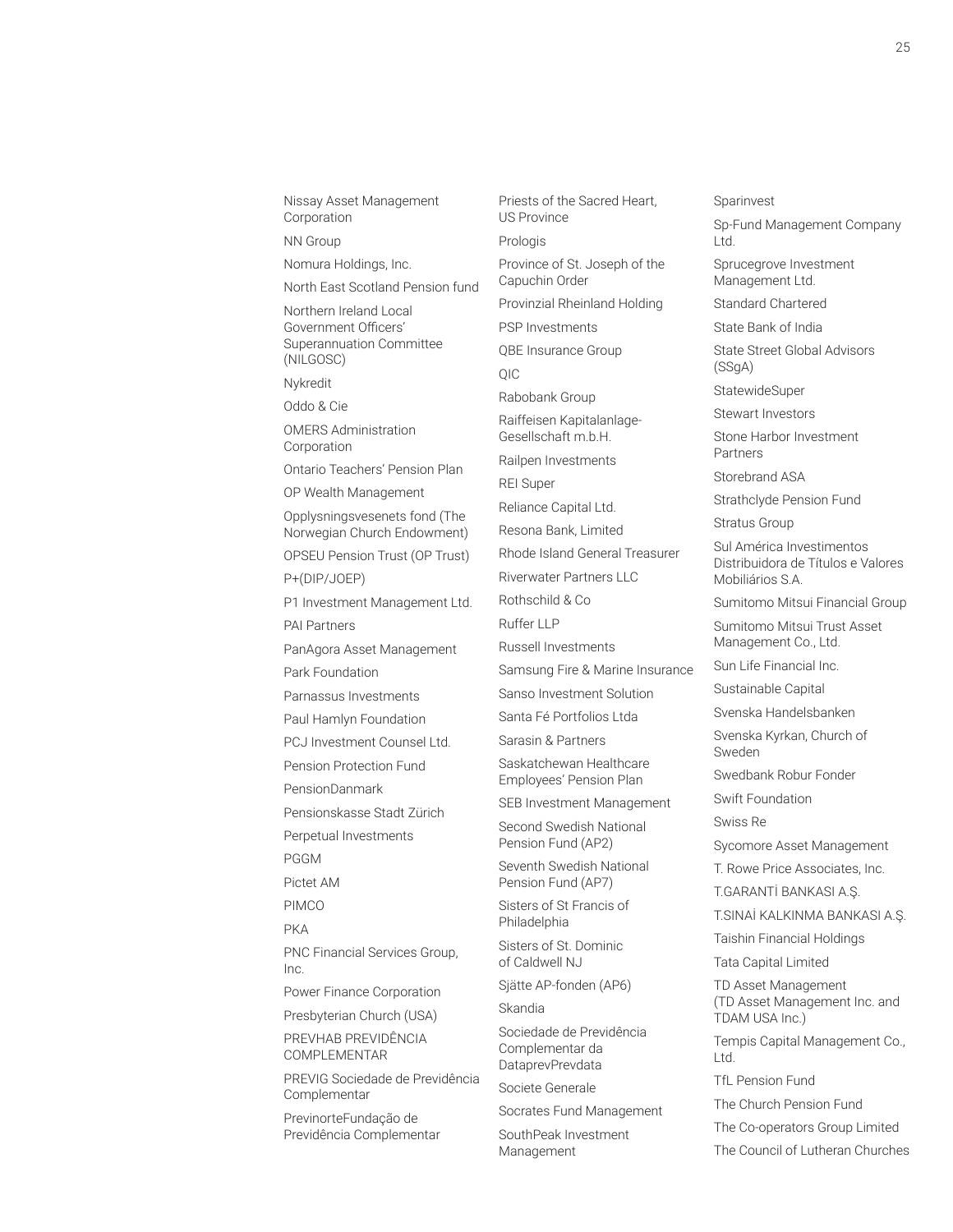# **Investor signatories**, continued

Group, Inc.

Trust

Canada

Fund (AP3) Tobam

Investment

UniCredit

The Daly Foundation The Hartford Financial Services The Joseph Rowntree Charitable The McKnight Foundation The Norinchukin Bank The Presbyterian Church in The Russell Family Foundation The Sisters of St. Ann The Trustees of Columbia University in the City of New York The United Church of CanadaGeneral Council The Vanguard Group The Wellcome Trust Third Swedish National Pension Tokio Marine & Nichido Fire Insurance Co., Ltd. Tribe Impact Capital Trillium Asset Management, LLC Triodos Investment Management Tri-State Coalition for Responsible Trusteam Finance Tundra Fonder Union Asset Management Holding AG Unipol Gruppo UniSuper Scheme (USS) Foundation Fund Company Ventas Inc Board Management

Unitarian Universalist Association United Church Funds Universities Superannuation University of Massachusetts University of Sydney Endowment University of Toronto Asset Management Corporation (UTAM) University of Washington Van Lanschot Kempen NV Vancity Group of Companies Varma Mutual Pension Insurance Veris Wealth Partners VicSuper Pty Ltd. Vinva Investment Management Vontobel Holding AG Voya Investment Management Waikato Community Trust Walden Asset Management Walter Scott & Partners Limited Washington State Investment Wells Fargo & Company Wespath Investment West Yorkshire Pension Fund

Westpac Banking Corporation Xoom Capital YES BANK Limited York University Youville Provident Fund Inc. Yuanta Financial Holdings Zurich Cantonal Bank Zurich Insurance Group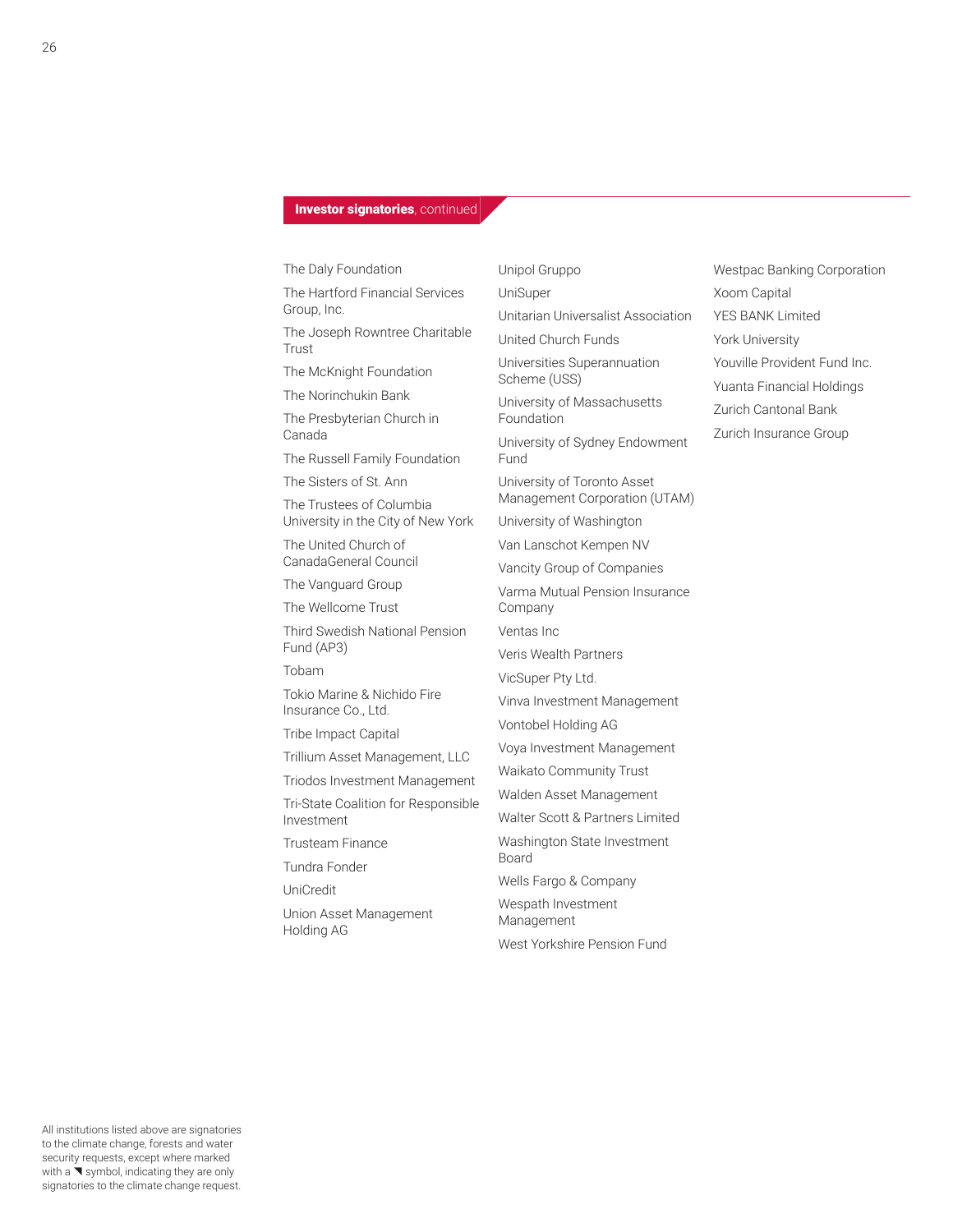# <sup>27</sup> APPENDIX III: CDP SUPPLY CHAIN MEMBERS

These 115 CDP supply chain members – purchasing organizations—are engaging over 11,500 suppliers on environmental issues.

**Red** = Lead Member

## Automobile manufacturers

& parts BMW AG Bridgestone Corporation Fiat Chrysler Automobiles NV Ford Motor Company General Motors Company Honda Europe Honda Motor Co., Ltd. Honda North America, Inc. Jaguar Land Rover Ltd Mitsubishi Motors Corporation Nissan Motor Co., Ltd. Pirelli Toyota Motor Corporation Volkswagen AG

# Biotech, health care &

pharmaceuticals Bristol-Myers Squibb CVS Health Johnson & Johnson **Koninklijke Philips NV**

Varian Medical Systems

# Chemicals & materials ARKEMA

### **Braskem S/A**

Croda International FIRMENICH SA Givaudan SA International Flavors & Fragrances Inc. Klabin S/A

#### **SABIC**

Sekisui Chemical Co., Ltd. Symrise AG

### Construction & industrials

Avianca Holdings S.A. CNH Industrial NV Eaton Corporation Ecorodovias Infraestrutura e Logística S.A MRV Engenharia e Participações Stanley Black & Decker, Inc.

# Electrical equipment Samsung

**Signify NV**

# Financials

Banco Bradesco S/A Banco do Brasil S/A Banco Santander **Bank of America**

# **Barclays**

Caixa Econômica Federal Grupo CCR Itaú Unibanco Holding S.A. KPMG UK MetLife, Inc. Royal Bank of Canada Santander Brasil Asset Management TD Bank Group **Virgin Money Holdings**

Visa, Inc. **Wells Fargo & Company**

# Food, beverage & agriculture

Ajinomoto Co.Inc. Anheuser Busch InBev British American Tobacco Diageo Plc Grupo Bimbo Heineken NV **Imperial Brands**

# **JT International SA Kellogg Company**

PepsiCo, Inc.

# **Philip Morris International**

The Coca-Cola Company

# Government

California Department of General Services (DGS) Ministry of the Environment, Japan U.S. General Services Administration (GSA)

# Hotels, restaurants & hospitality

Arcos Dorados Caesars Entertainment McDonald's Corporation Restaurant Brands International

# **Packaging**

CANPACK Group

# Personal care & household products

Colgate Palmolive Company KAO Corporation **L'Oréal** S.C. Johnson & Son, Inc. Unilever plc

# Retail

Metro AG S Group **Target Corporation** Tesco

Wal Mart de Mexico Walmart—Brasil Walmart Inc.

#### Telecommunications & information technology

Accenture Acer Inc. Amdocs Ltd AT&T Inc. BT Group Cellnex Telecom SA Chunghwa Telecom Cisco Systems, Inc.

### **Dell Inc.**

Deutsche Telekom AG Fujitsu Limited Hewlett Packard Enterprise Company HP Inc HTC Corporation Intel Corporation

#### **Juniper Networks, Inc.**

LinkedIn Corp. Mastercard Incorporated Microsoft Corporation NEC Corporation Nokia Group Prysmian SpA Sky plc Swisscom VMware, Inc Vodafone Group

### Toy manufacturers **The LEGO Group**

#### **Utilities**

Águas Andinas Endesa Los Angeles Department of Water and Power National Grid PLC Naturgy Energy Group SA

**NRG Energy Inc** Snam S.p.A. SSE

Ultragaz S/A